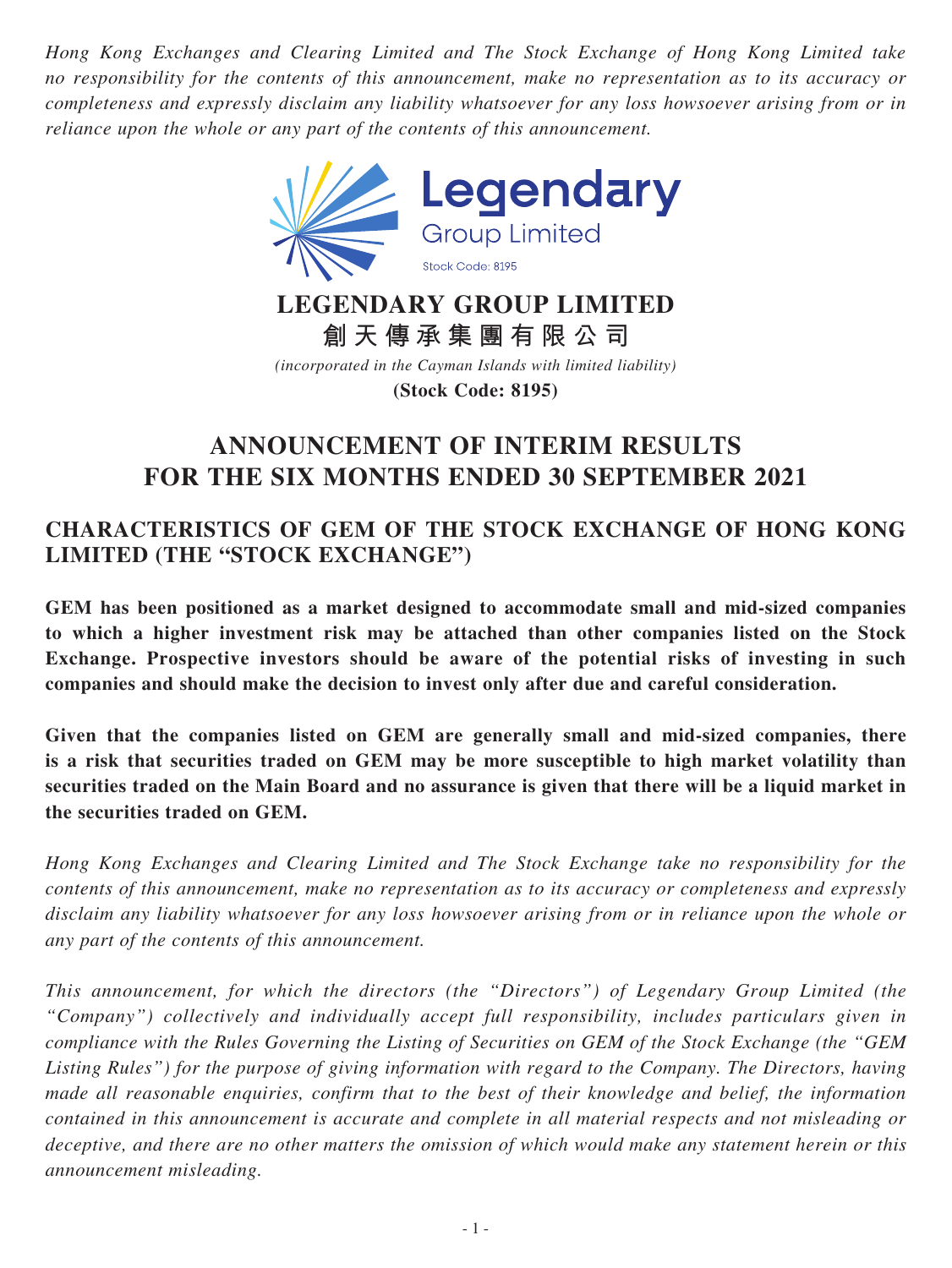The board of Directors (the "Board") is pleased to present the unaudited condensed consolidated results of the Company and its subsidiaries (collectively referred to as the "Group") for the three months and six months ended 30 September 2021 (the "Interim Financial Statements") together with the unaudited comparative figures for the corresponding period in 2020 as follows:

## **CONDENSED CONSOLIDATED STATEMENT OF PROFIT OR LOSS AND OTHER COMPREHENSIVE INCOME**

|                                                                                              | For the three months |                     |          |                          |             |
|----------------------------------------------------------------------------------------------|----------------------|---------------------|----------|--------------------------|-------------|
|                                                                                              |                      | ended               |          | For the six months ended |             |
|                                                                                              |                      | <b>30 September</b> |          | <b>30 September</b>      |             |
|                                                                                              |                      | 2021                | 2020     | 2021                     | 2020        |
|                                                                                              | <b>NOTES</b>         | <b>HK\$'000</b>     | HK\$'000 | <b>HK\$'000</b>          | HK\$'000    |
|                                                                                              |                      | (unaudited)         |          | (unaudited) (unaudited)  | (unaudited) |
| Revenue                                                                                      | 5                    | 20,965              | 30,122   | 51,494                   | 39,497      |
| Cost of sales                                                                                |                      | (4,744)             | (9, 915) | (9,307)                  | (17, 810)   |
| Other income                                                                                 |                      | 766                 | 305      | 1,644                    | 306         |
| Other gains and losses, net                                                                  |                      | (2, 857)            | (249)    | (2,718)                  | 522         |
| Selling and distribution expenses                                                            |                      | (1, 915)            | (42)     | (2,064)                  | (44)        |
| Administrative and other expenses                                                            |                      | (7,694)             | (5,820)  | (16, 094)                | (8,093)     |
| Share of profits less losses of associates                                                   |                      |                     | 1,507    |                          | 2,756       |
| Finance costs                                                                                |                      | (644)               | (899)    | (1,613)                  | (1,238)     |
| Profit before taxation                                                                       |                      | 3,877               | 15,009   | 21,342                   | 15,896      |
| Income tax expense                                                                           | 6                    | (676)               | (2,787)  | (3,338)                  | (2,787)     |
| Profit and total comprehensive income<br>for the period                                      |                      | 3,201               | 12,222   | 18,004                   | 13,109      |
|                                                                                              |                      |                     |          |                          |             |
| Profit (loss) and total comprehensive<br>income (expense) for the period<br>attributable to: |                      |                     |          |                          |             |
| Owners of the Company                                                                        |                      | 3,214               | 12,407   | 18,021                   | 13,444      |
| Non-controlling interests                                                                    |                      | (13)                | (185)    | (17)                     | (335)       |
|                                                                                              |                      | 3,201               | 12,222   | 18,004                   | 13,109      |
|                                                                                              |                      | <b>HK</b> cent      | HK cent  | <b>HK</b> cent           | HK cent     |
| Earnings per share                                                                           | $\boldsymbol{7}$     |                     |          |                          |             |
| <b>Basic</b>                                                                                 |                      | 0.94                | 4.85     | 5.54                     | 5.25        |
| Diluted                                                                                      |                      | 0.87                | 4.85     | 5.13                     | 5.25        |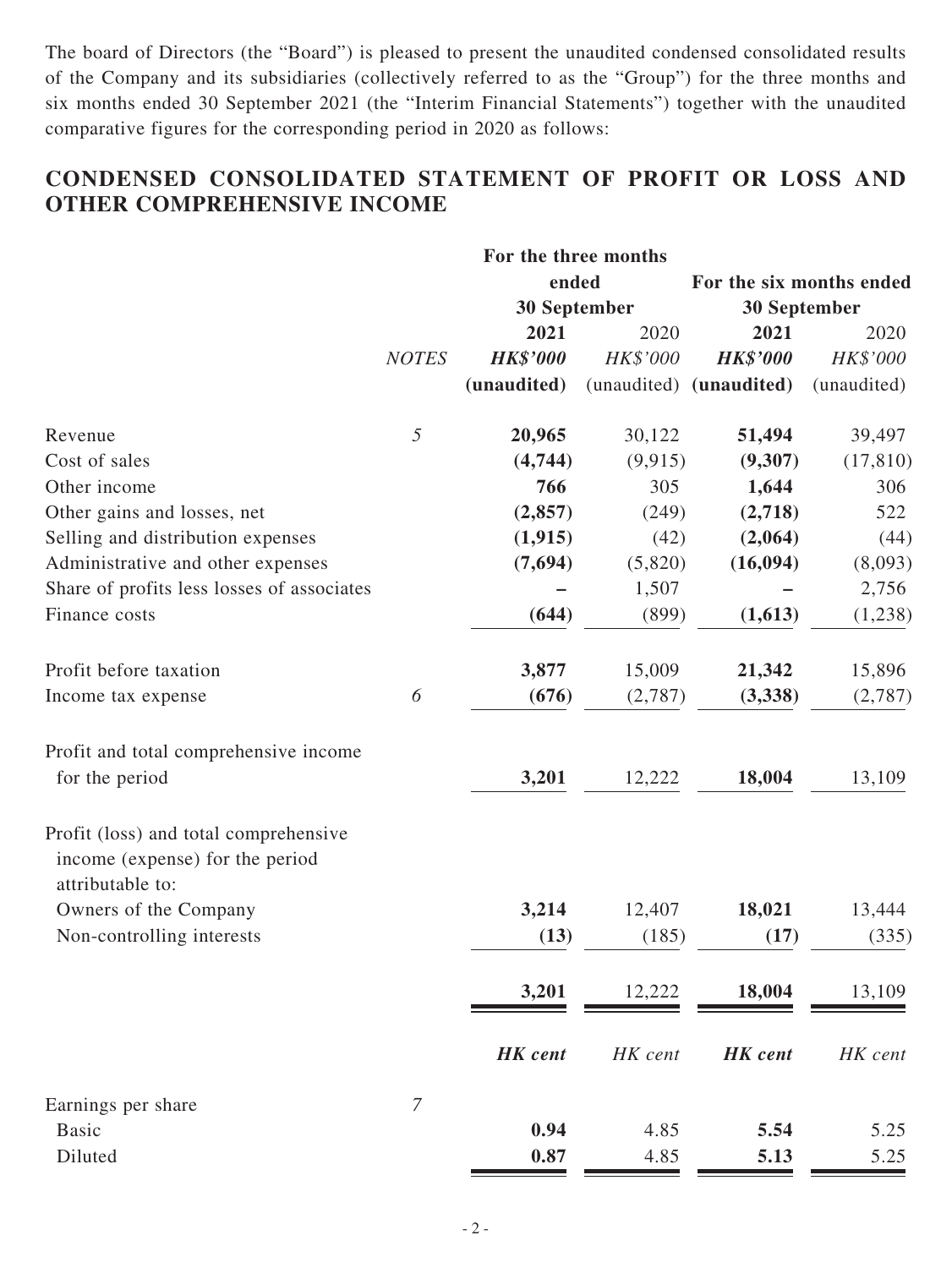## **CONDENSED CONSOLIDATED STATEMENT OF FINANCIAL POSITION**

|                                                       |              | At                  | At        |
|-------------------------------------------------------|--------------|---------------------|-----------|
|                                                       |              | <b>30 September</b> | 31 March  |
|                                                       |              | 2021                | 2021      |
|                                                       | <b>NOTES</b> | <b>HK\$'000</b>     | HK\$'000  |
|                                                       |              | (unaudited)         | (audited) |
| <b>Non-current assets</b>                             |              |                     |           |
| Property, plant and equipment                         | 8            | 14,378              | 13,419    |
| Investment property                                   | 8            | 20,000              | 20,000    |
| Goodwill                                              |              | 135,071             | 135,071   |
| Interests in associates                               |              |                     |           |
| Rental deposits                                       | 10           |                     | 80        |
|                                                       |              | 169,449             | 168,570   |
| <b>Current assets</b>                                 |              |                     |           |
| Financial assets at fair value through profit or loss |              | 4,520               | 1,594     |
| Trade and other receivables                           | 10           | 57,193              | 25,074    |
| Amount due from associates                            |              | 6,230               | 6,230     |
| Amount due from directors                             |              | 5,339               | 5,662     |
| Loan receivables                                      | 9            | 61,254              | 73,095    |
| Cash and cash equivalents                             |              | 10,487              | 72,944    |
| Tax recoverable                                       |              | 9                   | 9         |
|                                                       |              | 145,032             | 184,608   |
| <b>Current liabilities</b>                            |              |                     |           |
| Trade and other payables                              | 11           | 19,514              | 45,294    |
| <b>Contract liabilities</b>                           |              | 14,077              | 29,808    |
| Other borrowings                                      |              | 11,200              | 11,200    |
| Lease liabilities                                     |              | 2,353               | 2,352     |
| Tax payable                                           |              | 14,020              | 13,626    |
| Provision for litigation                              |              | 1,735               | 1,735     |
| Dividend payable                                      |              | 14,060              | 10,137    |
|                                                       |              | 76,959              | 114,152   |
| Net current assets                                    |              | 68,073              | 70,456    |
| Total assets less current liabilities                 |              | 237,522             | 239,026   |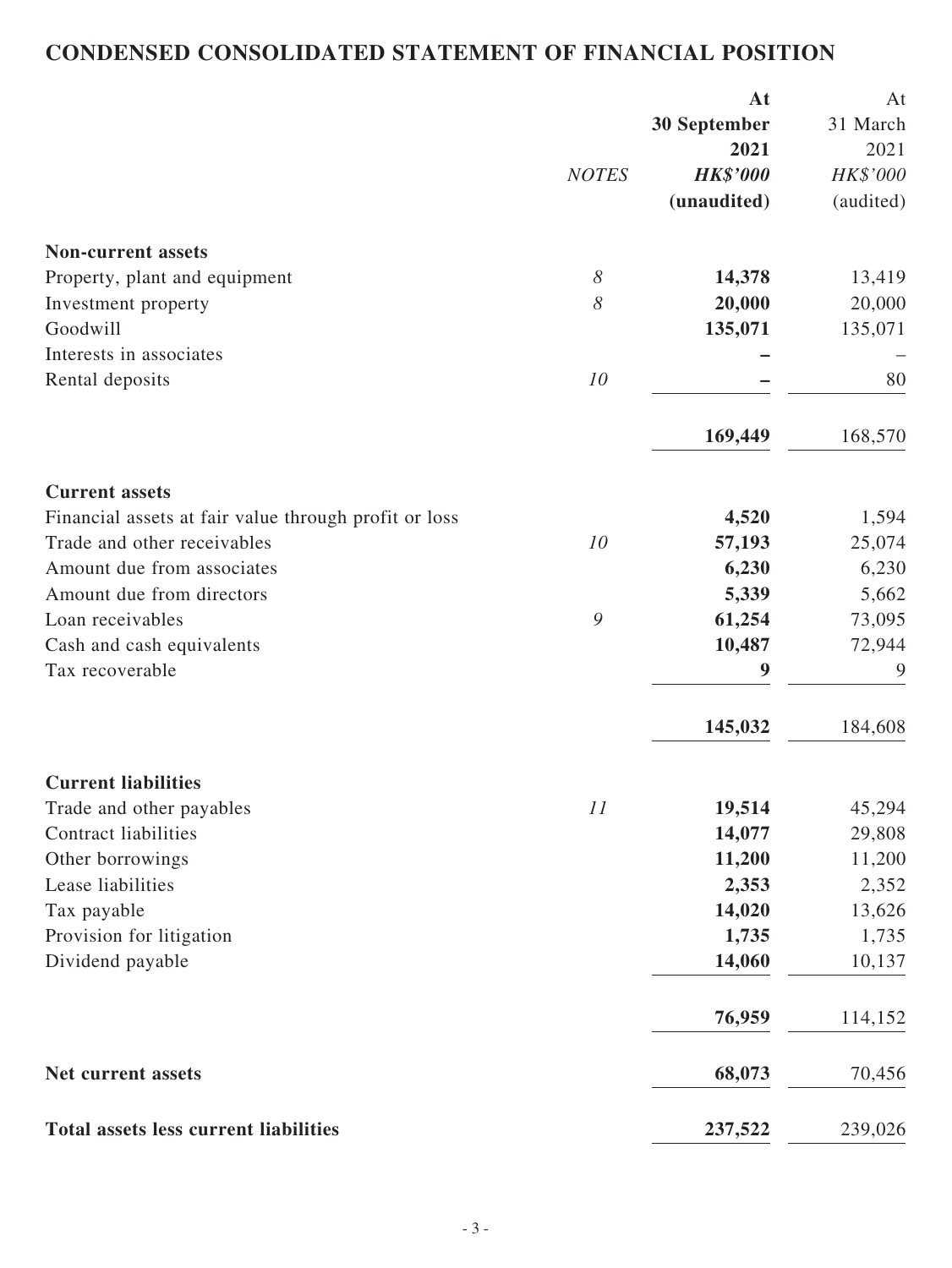|                                              |              | At              | At        |
|----------------------------------------------|--------------|-----------------|-----------|
|                                              |              | 30 September    | 31 March  |
|                                              |              | 2021            | 2021      |
|                                              | <b>NOTES</b> | <b>HK\$'000</b> | HK\$'000  |
|                                              |              | (unaudited)     | (audited) |
| Non-current liability                        |              |                 |           |
| Lease liabilities                            |              | 7,444           | 7,445     |
| Deferred tax liabilities                     |              | 14              | 122       |
| Promissory note                              |              | 26,030          | 57,440    |
|                                              |              | 33,488          | 65,007    |
| Net assets                                   |              | 204,034         | 174,019   |
| <b>CAPITAL AND RESERVES</b>                  |              |                 |           |
| Share capital                                | 12           | 179             | 154       |
| Reserves                                     |              | 203,872         | 176,604   |
| Equity attributable to owners of the Company |              | 204,051         | 176,758   |
| <b>Non-controlling interests</b>             |              | (17)            | (2,739)   |
| <b>Total equity</b>                          |              | 204,034         | 174,019   |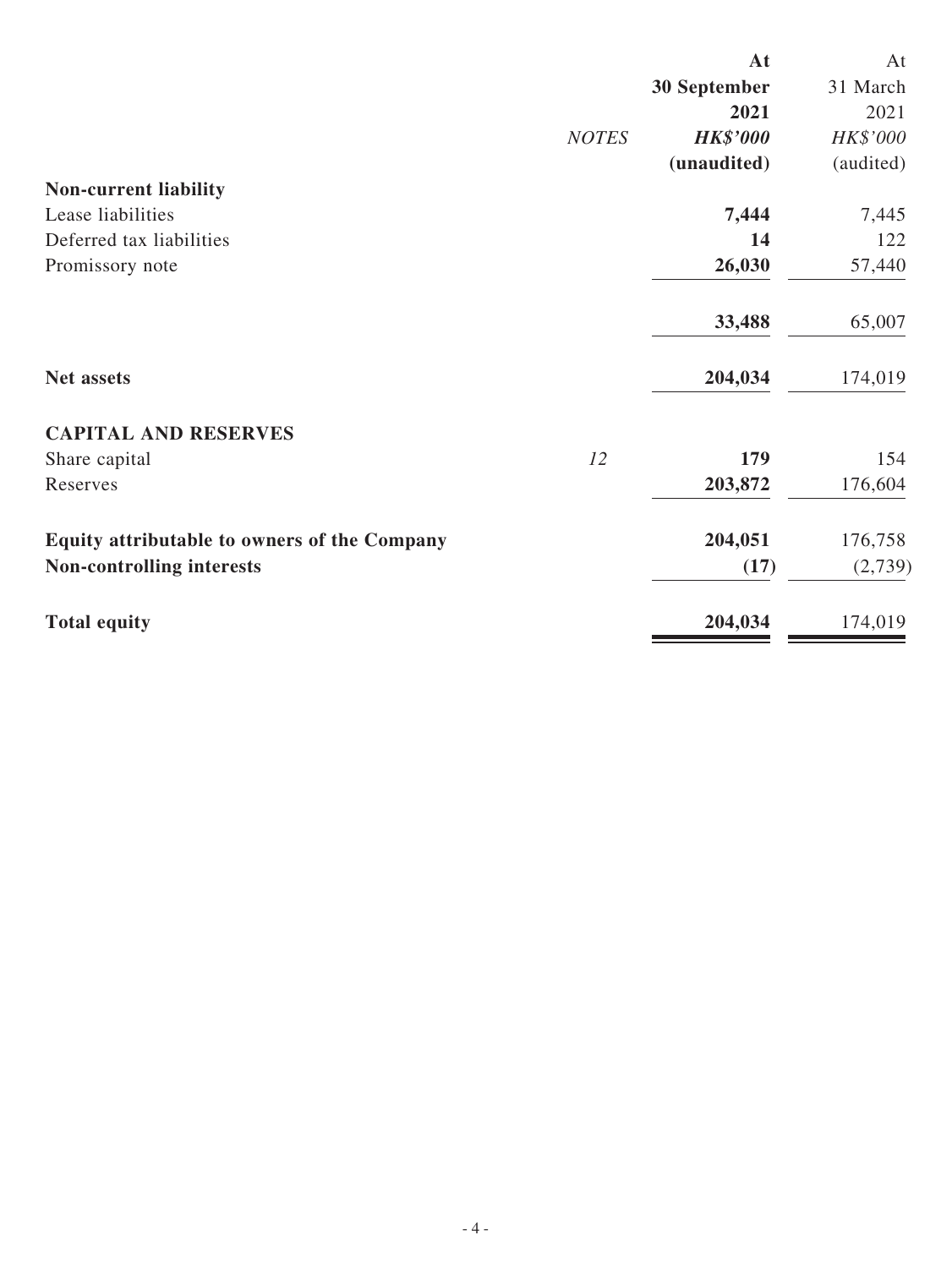### **NOTES TO THE INTERIM FINANCIAL STATEMENTS**

*For the six months ended 30 September 2021*

### **1. GENERAL INFORMATION**

The Company changed its name from L & A International Holdings Limited to Legendary Group Limited on 31 August 2021.

The Company was incorporated in the Cayman Islands as an exempted company with limited liability. The Company's shares have been listed on the GEM of The Stock Exchange since 10 October 2014. The addresses of the registered office and the principal place of business of the Company are P.O. Box 309, Ugland House, Grand Cayman, KY1-1104 Cayman Islands and 5/F., World Interest Building, 8 Tsun Yip Lane, Kwun Tong, Hong Kong, respectively.

The Company is an investment holding company. The Group is principally engaged in the manufacturing and sales of OEM garment products; retailing and wholesaling of garment products under the Group's own brand and highend fashion brand; provision of loan services; wholesaling of seafood; provision of financial quotient and investment education courses and property investment.

### **2. BASIS OF PREPARATION**

The Interim Financial Statements have been prepared in accordance with the Hong Kong Accounting Standard ("HKAS") 34 "Interim Financial Reporting" issued by the Hong Kong Institute of Certified Public Accountants and the applicable disclosure provisions of Chapter 18 of the GEM Listing Rules.

This Interim Financial Statements contains condensed consolidated financial statements and selected explanatory notes. The notes include an explanation of events and transactions that are significant to an understanding of the changes in financial position and performance of the Group since the 2021 annual financial statements. The condensed consolidated interim financial statements and notes thereon do not include all the information and disclosures required in the annual financial statements and should be read in conjunction with the annual report for the year ended 31 March 2021 (the "2021 Annual Report").

The adoption of the new/revised Hong Kong Financial Reporting Standards ("HKFRSs") that are relevant to the Group and effective for the financial year begin on or after 1 April 2021 had no significant effects on the results and financial position of the Group for the current or prior accounting periods have been prepared or presented. At the date of authorisation of the Interim Financial Statements, the Group has not early adopted the new/revised HKFRSs that have been issued but are not yet effective.

### **3. SIGNIFICANT ACCOUNTING POLICIES**

The accounting policies and methods of computation used in the preparation of the Interim Financial Statements are consistent with those adopted in the 2021 Annual Report.

The Interim Financial Statements are presented in Hong Kong dollars ("HK\$"), which is also the functional currency of the Company.

The Interim Financial Statements have been prepared on the historical cost basis, except for certain financial instruments that are measured at fair values.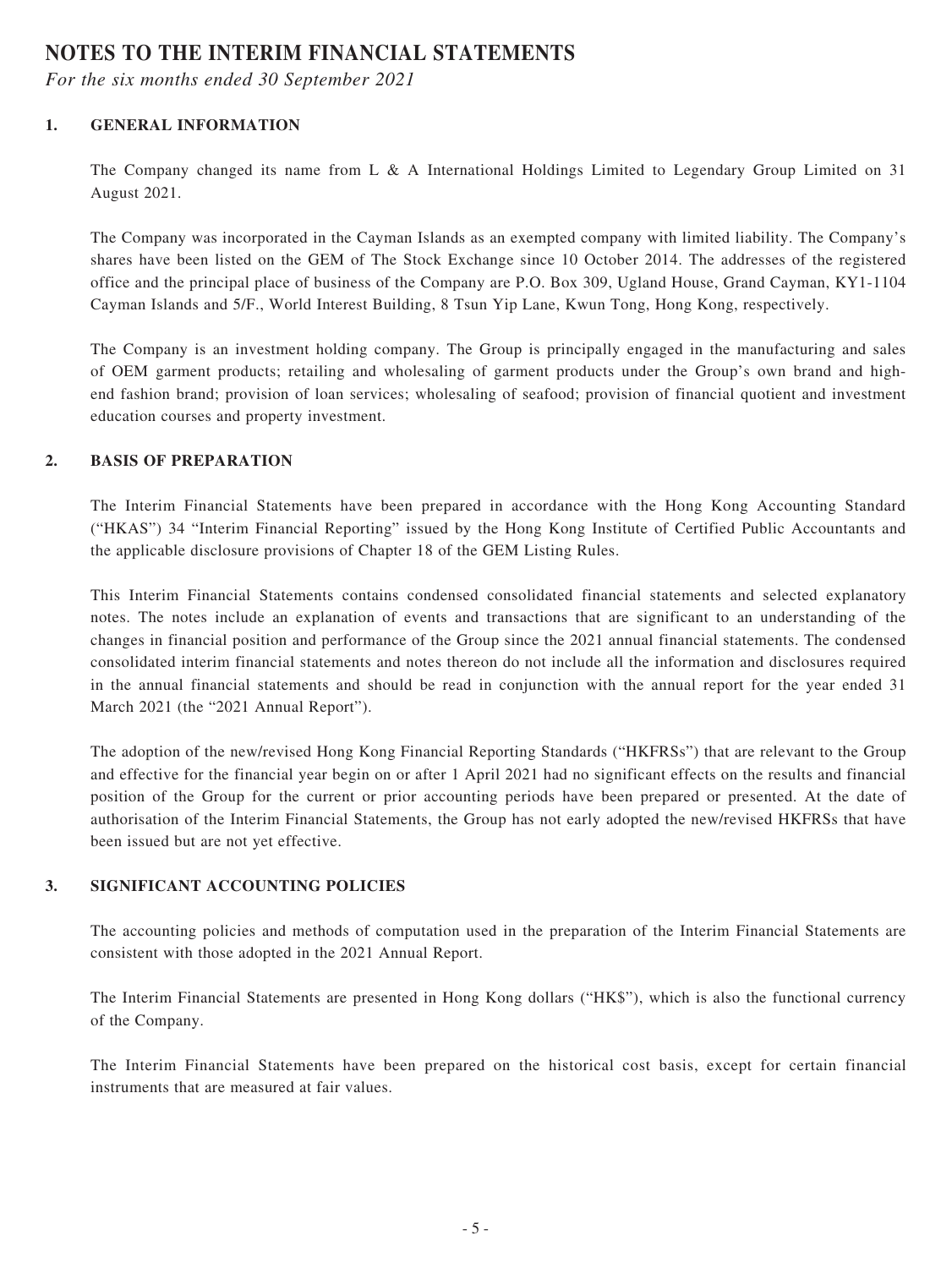#### **4. ESTIMATES**

The preparation of Interim Financial Statements requires management to make judgements, estimates and assumptions that affect the application of accounting policies and the reported amounts of assets and liabilities, income and expense. Actual results may differ from these estimates.

In preparing the Interim Financial Statements, the significant judgements made by management in applying the Group's accounting policies and the key sources of estimation uncertainty were the same as those that applied to the 2021 Annual Report.

#### **5. REVENUE AND SEGMENT INFORMATION**

The Group manages its businesses by divisions, which are organised by business lines (products and services). In a manner consistent with the way in which information is reported internally to the Group's executive Directors (the chief operating decision maker) ("CODM") for the purposes of resource allocation and performance assessment, the Group has presented the following reportable segments. No operating segments have been aggregated to form the following reportable segments.

- (i) OEM Business: manufacturing and sales of OEM garment products;
- (ii) Retail Business: retailing and wholesaling of garment products under the Group's own brand and high-end fashion brand;
- (iii) Money Lending Business: provision of loan services;
- (iv) Wholesaling Business: wholesaling of seafood;
- (v) Financial Quotient and Investment Education Business: provision of financial quotient and investment education courses for the customers; and
- (vi) Property Investment Business: investing properties in Asia Pacific region.

#### **(a) Segment results**

For the purposes of assessing segment performance and allocating resources between segments, the Group's executive Directors monitor the results attributable to each reportable segment on the following basis:

Revenue and expenses are allocated to the reportable segments with reference to sales generated by those segments and the expenses incurred by those segments or which otherwise arise from the depreciation or amortisation of assets attributable to those segments.

Segment results represents pretax profit/loss incurred from each segment without allocation of other income, other gains and losses, certain corporate expenses and finance costs. This is the measure reported to the CODM for the purpose of resource allocation and performance assessment.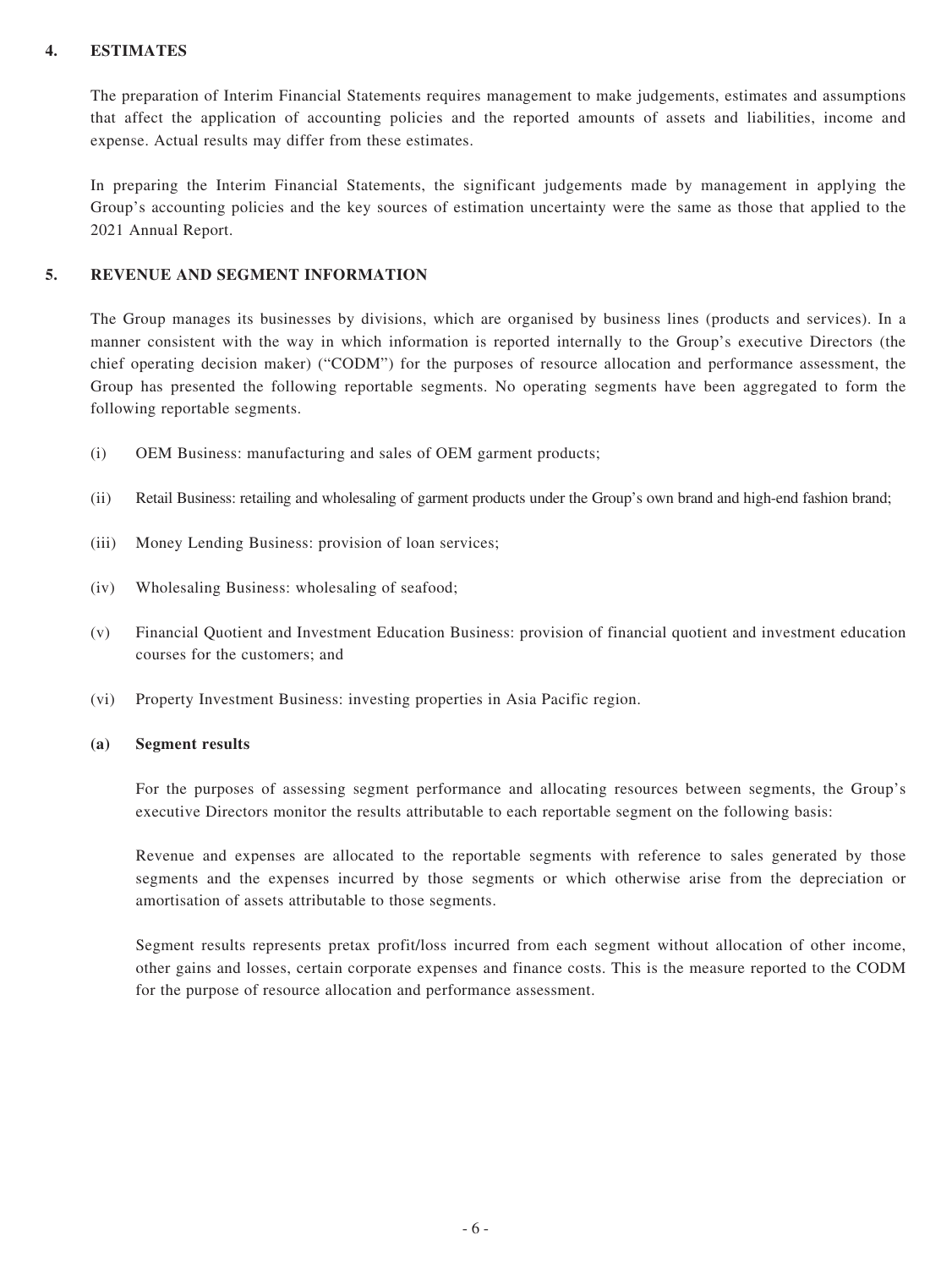Segments assets include all tangible, intangible assets and current assets with the exception of investments in financial assets and other corporate assets. Segment liabilities include provisions, lease liabilities and trade and other payables attributable to the activities of the individual segments and borrowings managed directly by the segments.

The accounting policies of the operating segments are the same as the Group's accounting policies.

Disaggregation of revenue from contracts with customers by the timing of revenue recognition, as well as information regarding the Group's reportable segments as provided to the Group's executive Directors for the purposes of resources allocation and assessment of segment performance for the six months ended 30 September 2021 and 2020 is set out below:

|                                                                                       | Six months ended 30 September 2021<br>Financial<br>Quotient and<br>Investment<br>Money<br><b>OEM</b><br>Lending<br>Education<br>Retail<br>Wholesaling<br><b>Business</b><br><b>Business</b><br><b>Business</b><br><b>Business</b><br><b>Business</b><br><b>HK\$'000</b><br><b>HK\$'000</b><br><b>HK\$'000</b><br><b>HK\$'000</b><br><b>HK\$'000</b> |             |             |             |             | Property<br><b>Investments</b><br><b>Business</b><br><b>HK\$'000</b> | Total<br><b>HK\$'000</b> |
|---------------------------------------------------------------------------------------|-----------------------------------------------------------------------------------------------------------------------------------------------------------------------------------------------------------------------------------------------------------------------------------------------------------------------------------------------------|-------------|-------------|-------------|-------------|----------------------------------------------------------------------|--------------------------|
|                                                                                       | (Unaudited)                                                                                                                                                                                                                                                                                                                                         | (Unaudited) | (Unaudited) | (Unaudited) | (Unaudited) | (Unaudited)                                                          | (Unaudited)              |
| Reportable segment revenue:<br>Disaggregated by timing of revenue<br>recognition      |                                                                                                                                                                                                                                                                                                                                                     |             |             |             |             |                                                                      |                          |
| Goods transferred at a point in time                                                  |                                                                                                                                                                                                                                                                                                                                                     |             |             |             | 49,908      |                                                                      | 49,908                   |
| Revenue from other resources                                                          |                                                                                                                                                                                                                                                                                                                                                     |             |             | 1,586       |             |                                                                      | 1,586                    |
| Revenue from external customers                                                       |                                                                                                                                                                                                                                                                                                                                                     |             |             | 1,586       | 49,908      |                                                                      | 51,494                   |
| Reportable segment profit                                                             | (37)                                                                                                                                                                                                                                                                                                                                                | (3)         | (2)         | 1,731       | 23,311      | (5)                                                                  | 24,995                   |
| Fair value change of financial assets<br>at fair value through profit or loss,<br>net |                                                                                                                                                                                                                                                                                                                                                     |             |             |             |             |                                                                      | (183)                    |
| Loss on disposal of financial assets at                                               |                                                                                                                                                                                                                                                                                                                                                     |             |             |             |             |                                                                      |                          |
| fair value through profit or loss, net<br>Loss on disposal of a subsidiary            |                                                                                                                                                                                                                                                                                                                                                     |             |             |             |             |                                                                      | (541)<br>(1,970)         |
| Written-off of trade receivables                                                      |                                                                                                                                                                                                                                                                                                                                                     |             |             |             |             |                                                                      | (24)                     |
| Other income                                                                          |                                                                                                                                                                                                                                                                                                                                                     |             |             |             |             |                                                                      | 1,644                    |
| Finance cost                                                                          |                                                                                                                                                                                                                                                                                                                                                     |             |             |             |             |                                                                      | (1,613)                  |
| Corporate expenses                                                                    |                                                                                                                                                                                                                                                                                                                                                     |             |             |             |             |                                                                      | (966)                    |
| Profit before taxation                                                                |                                                                                                                                                                                                                                                                                                                                                     |             |             |             |             |                                                                      | 21,342                   |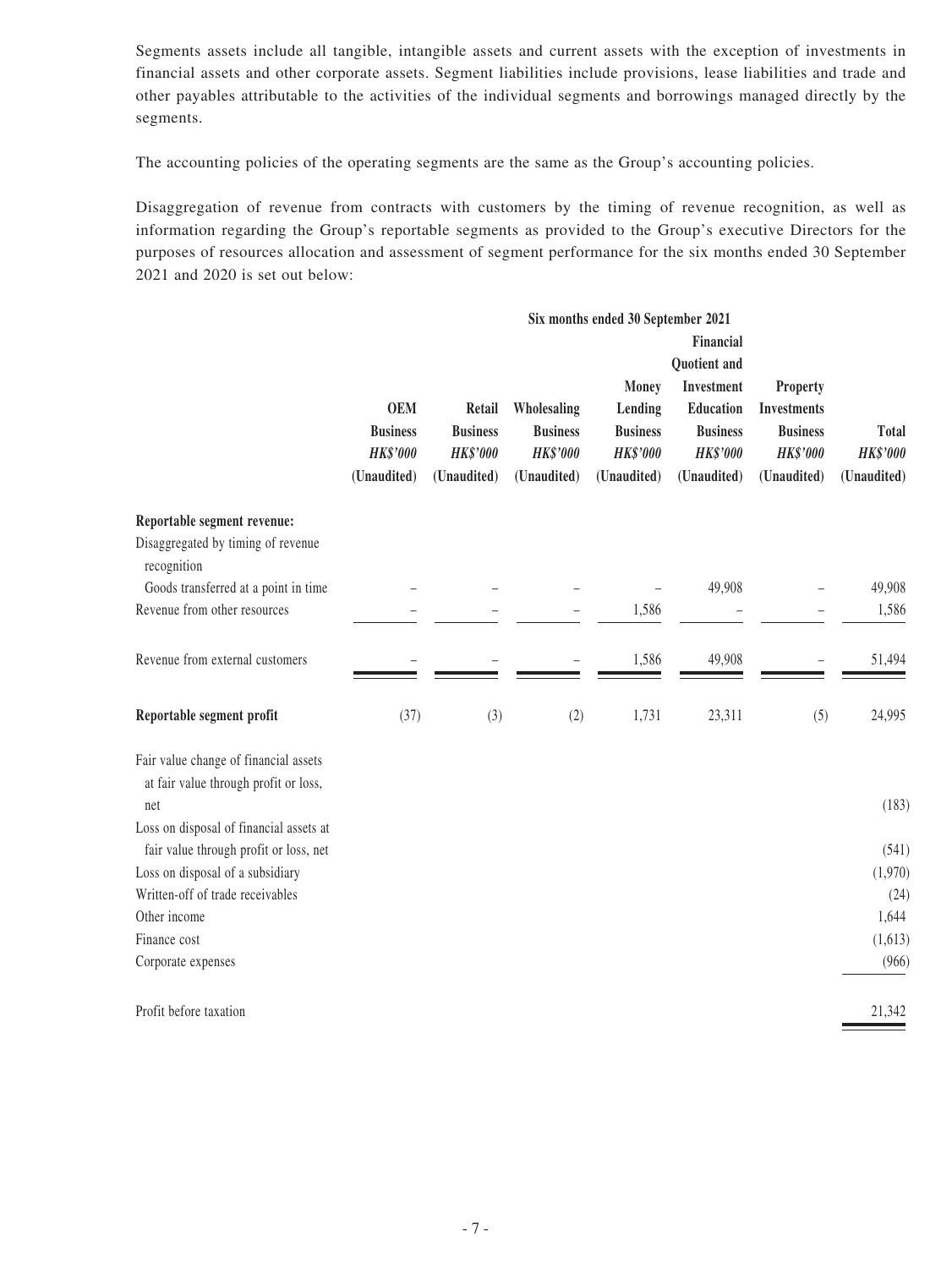|                                                          |                                                                 |                                                             |                                                                              | Financial                                                                                    |                                                                                            |                                                |
|----------------------------------------------------------|-----------------------------------------------------------------|-------------------------------------------------------------|------------------------------------------------------------------------------|----------------------------------------------------------------------------------------------|--------------------------------------------------------------------------------------------|------------------------------------------------|
|                                                          | <b>OEM</b><br><b>Business</b><br><b>HK\$'000</b><br>(Unaudited) | Retail<br><b>Business</b><br><b>HK\$'000</b><br>(Unaudited) | <b>Money</b><br>Lending<br><b>Business</b><br><b>HK\$'000</b><br>(Unaudited) | Quotient and<br>Investment<br>Education<br><b>Business</b><br><b>HK\$'000</b><br>(Unaudited) | <b>Property</b><br><b>Investments</b><br><b>Business</b><br><b>HK\$'000</b><br>(Unaudited) | <b>Total</b><br><b>HK\$'000</b><br>(Unaudited) |
| As at 30 September 2021                                  |                                                                 |                                                             |                                                                              |                                                                                              |                                                                                            |                                                |
| <b>Assets</b>                                            |                                                                 |                                                             |                                                                              |                                                                                              |                                                                                            |                                                |
| Reportable segment assets                                |                                                                 |                                                             |                                                                              |                                                                                              |                                                                                            |                                                |
| (including interest in associates)                       | 2,168                                                           |                                                             | 77,474                                                                       | 85,759                                                                                       | 918                                                                                        | 166,319                                        |
| Goodwill                                                 |                                                                 |                                                             |                                                                              |                                                                                              |                                                                                            | 135,071                                        |
| Financial assets of fair value through<br>profit or loss |                                                                 |                                                             |                                                                              |                                                                                              |                                                                                            | 4,520                                          |
| Unallocated head office and corporate<br>assets          |                                                                 |                                                             |                                                                              |                                                                                              |                                                                                            | 8,571                                          |
| Consolidated total assets                                |                                                                 |                                                             |                                                                              |                                                                                              |                                                                                            | 314,481                                        |
| <b>Liabilities</b>                                       |                                                                 |                                                             |                                                                              |                                                                                              |                                                                                            |                                                |
| Reportable segment liabilities                           | 451                                                             | 1,735                                                       | 866                                                                          | 60,570                                                                                       |                                                                                            | 63,622                                         |
| Promissory note payables                                 |                                                                 |                                                             |                                                                              |                                                                                              |                                                                                            | 26,030                                         |
| Unallocated head office and corporate<br>liabilities     |                                                                 |                                                             |                                                                              |                                                                                              |                                                                                            |                                                |
|                                                          |                                                                 |                                                             |                                                                              |                                                                                              |                                                                                            | 20,795                                         |
| Consolidated total liabilities                           |                                                                 |                                                             |                                                                              |                                                                                              |                                                                                            | 110,447                                        |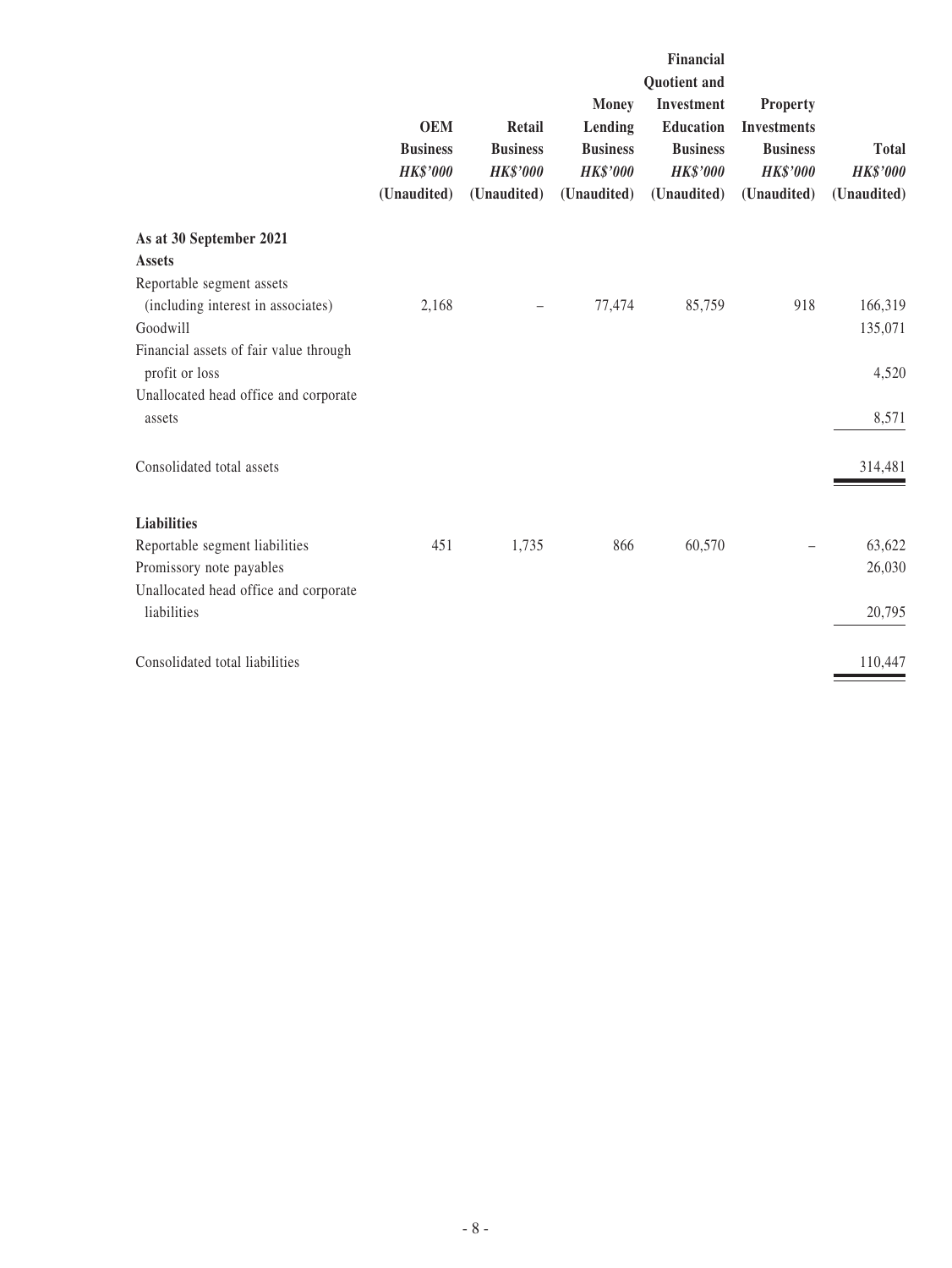|                                                                               | Six months ended 30 September 2020 |                 |                 |                 |                 |                 |             |
|-------------------------------------------------------------------------------|------------------------------------|-----------------|-----------------|-----------------|-----------------|-----------------|-------------|
|                                                                               |                                    |                 |                 |                 | Financial       |                 |             |
|                                                                               |                                    |                 |                 |                 | Quotient and    |                 |             |
|                                                                               |                                    |                 | Money           |                 | Investment      | Property        |             |
|                                                                               | <b>OEM</b>                         | Retail          | Lending         | Wholesaling     | Education       | Investments     |             |
|                                                                               | <b>Business</b>                    | <b>Business</b> | <b>Business</b> | <b>Business</b> | <b>Business</b> | <b>Business</b> | Total       |
|                                                                               | HK\$'000                           | HK\$'000        | HK\$'000        | HK\$'000        | HK\$'000        | HK\$'000        | HK\$'000    |
|                                                                               | (Unaudited)                        | (Unaudited)     | (Unaudited)     | (Unaudited)     | (Unaudited)     | (Unaudited)     | (Unaudited) |
| Reportable segment revenue:                                                   |                                    |                 |                 |                 |                 |                 |             |
| Disaggregated by timing of revenue<br>recognition                             |                                    |                 |                 |                 |                 |                 |             |
| Goods transferred at a point in time                                          | 16,733                             | 240             |                 |                 | 20,786          |                 | 37,759      |
| Revenue from other resources                                                  |                                    | $\overline{a}$  | 1,738           |                 |                 |                 | 1,738       |
| Revenue from external customers                                               | 16,733                             | 240             | 1,738           |                 | 20,786          |                 | 39,497      |
| Reportable segment profit                                                     | 753                                | (37)            | 1,537           | (581)           | 16,444          | (8)             | 18,108      |
| Share of profits less losses of<br>associates                                 |                                    |                 |                 |                 |                 |                 | 2,756       |
| <b>Bad Debt recovery</b>                                                      |                                    |                 |                 |                 |                 |                 | 6,860       |
| Impairment loss of property, plant                                            |                                    |                 |                 |                 |                 |                 |             |
| and equipment                                                                 |                                    |                 |                 |                 |                 |                 | (249)       |
| Loss on disposal of financial assets<br>at fair value through profit or loss, |                                    |                 |                 |                 |                 |                 |             |
| net                                                                           |                                    |                 |                 |                 |                 |                 | (6,188)     |
| Gain on disposal of subsidiaries                                              |                                    |                 |                 |                 |                 |                 | 99          |
| Other income                                                                  |                                    |                 |                 |                 |                 |                 | 306         |
| Finance cost                                                                  |                                    |                 |                 |                 |                 |                 | (1,238)     |
| Corporate expenses                                                            |                                    |                 |                 |                 |                 |                 | (4,558)     |
| Profit before taxation                                                        |                                    |                 |                 |                 |                 |                 | 15,896      |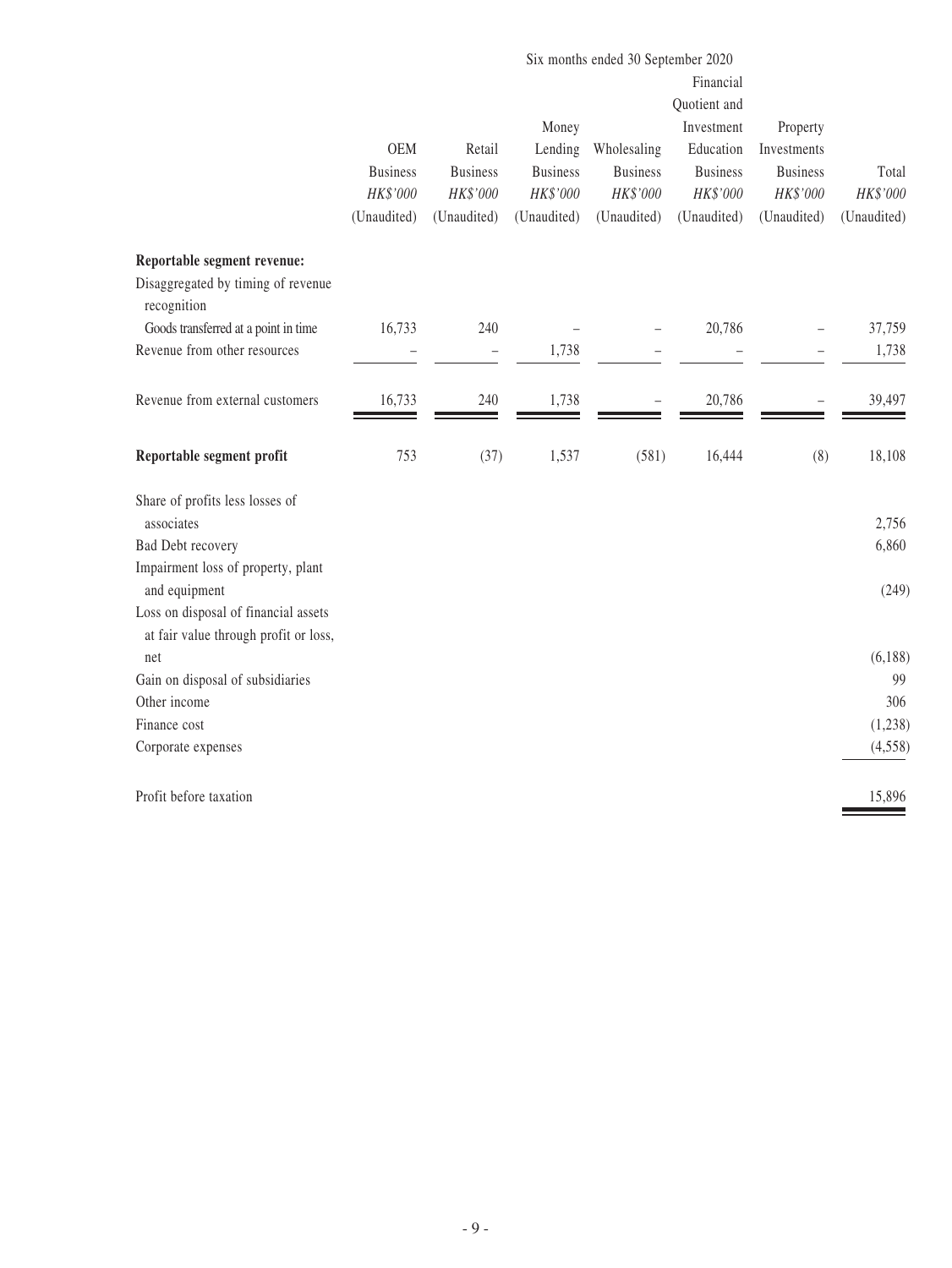|                                                                 | <b>OEM</b><br><b>Business</b><br>HK\$'000<br>(Unaudited) | Retail<br><b>Business</b><br>HK\$'000<br>(Unaudited) | Money<br>Lending<br><b>Business</b><br>HK\$'000<br>(Unaudited) | Wholesaling<br><b>Business</b><br>HK\$'000<br>(Unaudited) | Financial<br>Quotient and<br>Investment<br>Education<br><b>Business</b><br>HK\$'000<br>(Unaudited) | Property<br>Investments<br><b>Business</b><br>HK\$'000<br>(Unaudited) | Total<br>HK\$'000<br>(Unaudited) |
|-----------------------------------------------------------------|----------------------------------------------------------|------------------------------------------------------|----------------------------------------------------------------|-----------------------------------------------------------|----------------------------------------------------------------------------------------------------|-----------------------------------------------------------------------|----------------------------------|
| As at 30 September 2020<br><b>Assets</b>                        |                                                          |                                                      |                                                                |                                                           |                                                                                                    |                                                                       |                                  |
| Reportable segment assets<br>(including interest in associates) | 35,908                                                   | 729                                                  | 59,280                                                         | 275                                                       | 46,617                                                                                             | 843                                                                   | 143,452                          |
| Unallocated head office and<br>corporate assets                 |                                                          |                                                      |                                                                |                                                           |                                                                                                    |                                                                       | 59,894                           |
| Consolidated total assets                                       |                                                          |                                                      |                                                                |                                                           |                                                                                                    |                                                                       | 203,346                          |
| <b>Liabilities</b>                                              |                                                          |                                                      |                                                                |                                                           |                                                                                                    |                                                                       |                                  |
| Reportable segment liabilities                                  | 4,264                                                    | 1,735                                                | 4,306                                                          | 2,921                                                     | 48,642                                                                                             |                                                                       | 61,868                           |
| Unallocated head office and<br>corporate liabilities            |                                                          |                                                      |                                                                |                                                           |                                                                                                    |                                                                       | 78,390                           |
| Consolidated total liabilities                                  |                                                          |                                                      |                                                                |                                                           |                                                                                                    |                                                                       | 140,258                          |

There was no inter-segment revenue for the six months ended 30 September 2021 and 2020.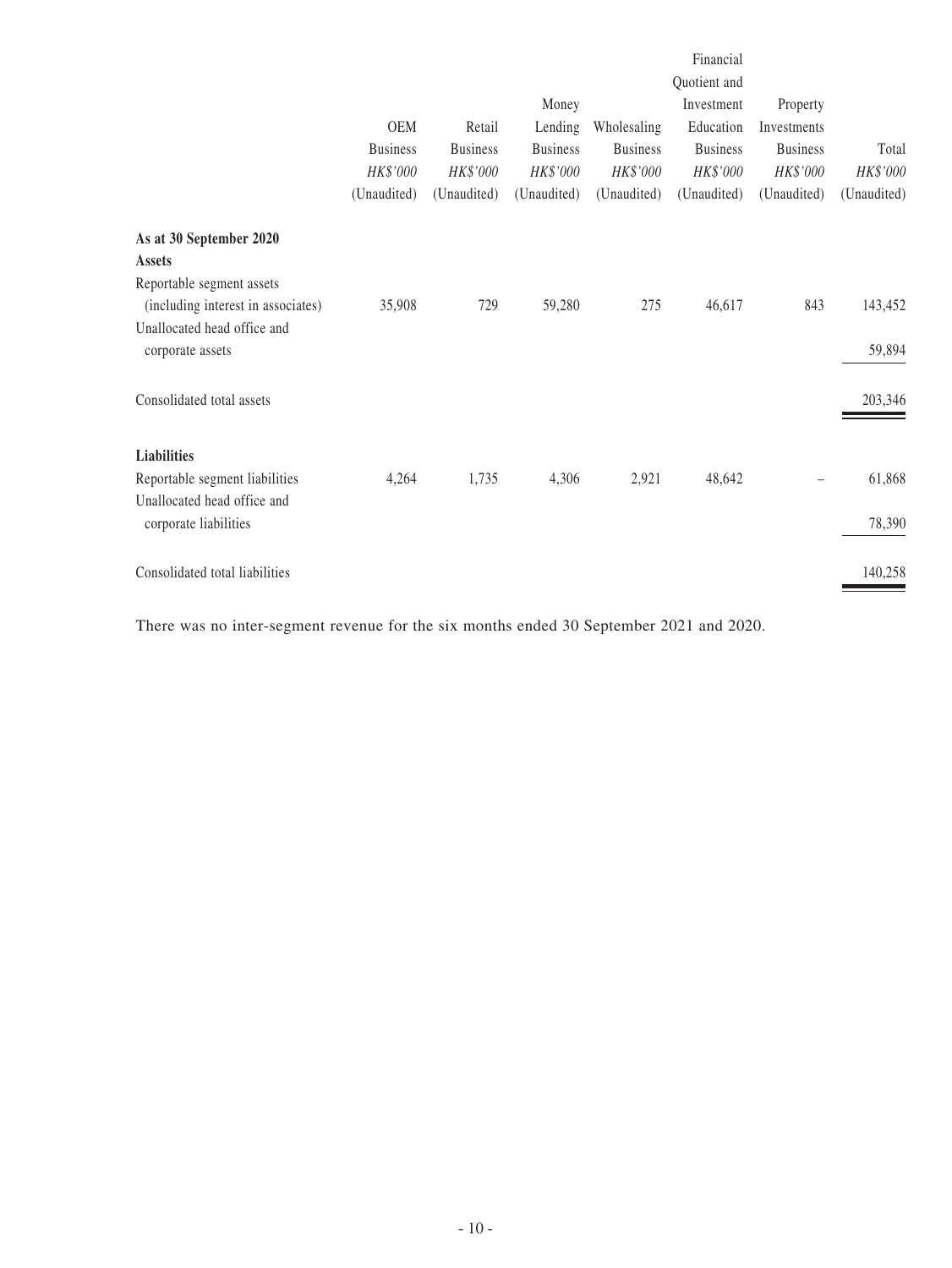#### **(b) Revenue from major products and services**

The following is an analysis of the Group's revenue from its major products and services:

|                                                           | Six months ended<br>30 September |             |  |
|-----------------------------------------------------------|----------------------------------|-------------|--|
|                                                           |                                  |             |  |
|                                                           | 2021                             |             |  |
|                                                           | <b>HK\$'000</b>                  | HK\$'000    |  |
|                                                           | (Unaudited)                      | (Unaudited) |  |
| Garment products                                          |                                  | 16,973      |  |
| Interest income from loan receivables                     | 1,586                            | 1,738       |  |
| Tuition fee from financial quotient and education courses | 49,908                           | 20,786      |  |
|                                                           | 51,494                           | 39,497      |  |

#### **(c) Geographical information**

The following is an analysis of geographical location of the Group's revenue from external customers. The geographical location of customers is based on the location at which the services were provided or the goods delivered.

|                               | Six months ended<br>30 September |             |  |
|-------------------------------|----------------------------------|-------------|--|
|                               |                                  |             |  |
|                               | 2021                             | 2020        |  |
|                               | <b>HK\$'000</b>                  | HK\$'000    |  |
|                               | (Unaudited)                      | (Unaudited) |  |
| Hong Kong (place of domicile) | 51,494                           | 39.497      |  |

#### **6. INCOME TAX EXPENSE**

|                 |                 | For the six months ended<br>30 September           |             |
|-----------------|-----------------|----------------------------------------------------|-------------|
|                 |                 |                                                    |             |
|                 |                 |                                                    | 2020        |
| <b>HK\$'000</b> | <i>HK\$'000</i> | <b>HK\$'000</b>                                    | HK\$'000    |
| (unaudited)     | (unaudited)     | (unaudited)                                        | (unaudited) |
|                 |                 |                                                    |             |
| 676             | 2.787           | 3,338                                              | 2,787       |
|                 | 2021            | For the three months ended<br>30 September<br>2020 | 2021        |

*Notes:*

On 21 March 2018, the Hong Kong Legislative Council passed The Inland Revenue (Amendment) (No. 7) Bill 2017 (the "Bill") which introduces the two-tiered profits tax rates regime. The Bill was signed into law on 28 March 2018 and was gazette on the following day.

Under the two-tiered profits tax rates regime, the first HK\$2 million of profits of qualifying corporations will be taxed at 8.25%, and profits above HK\$2 million will be taxed at 16.5%. The profits of corporations not qualifying for the two-tiered profits tax rates regime will continue to be taxed at a flat rate of 16.5%.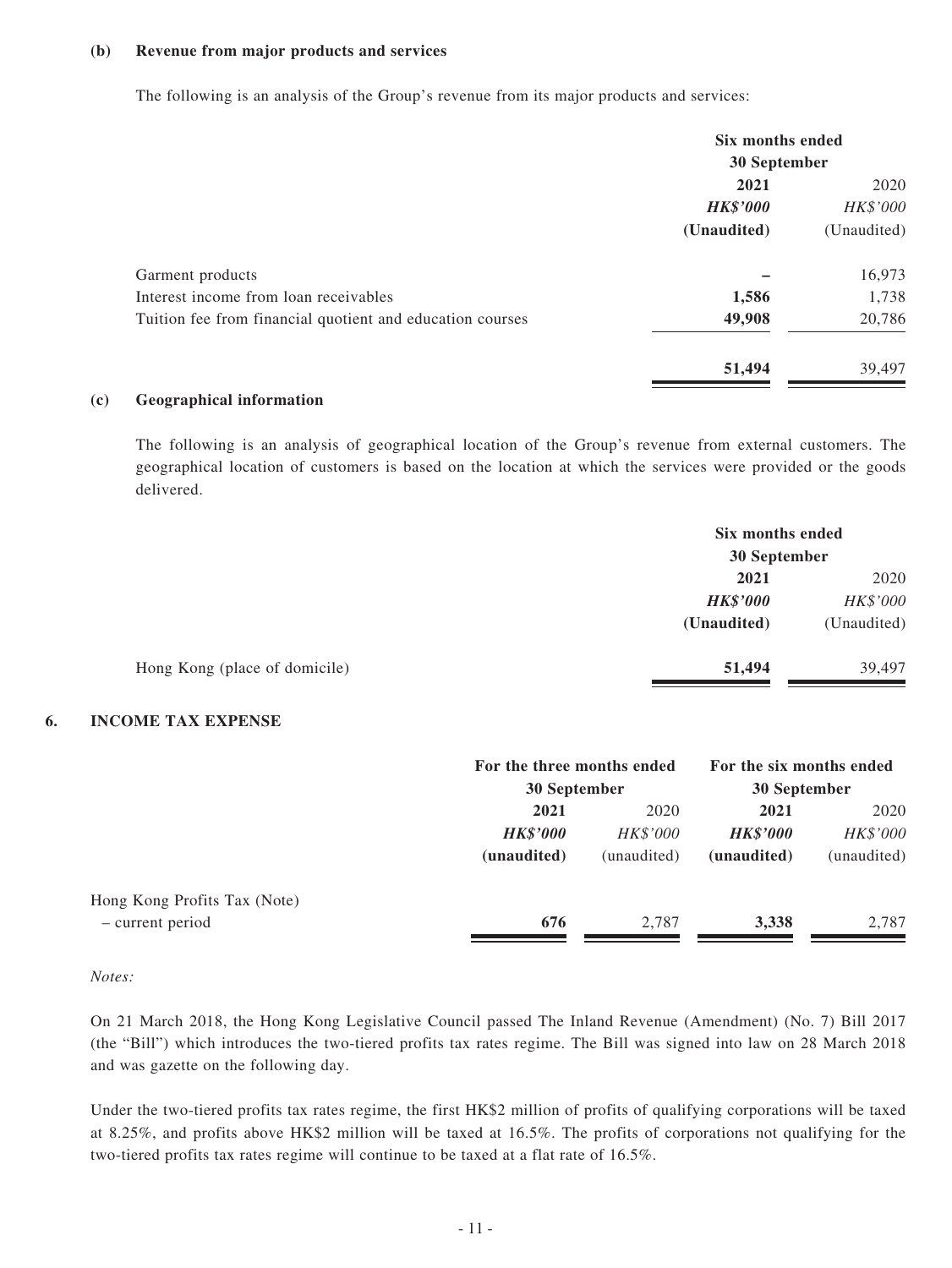#### **7. EARNINGS PER SHARE**

The calculation of the basic and diluted earnings per share attributable to owners of the Company is based on the following data:

|                                                                                                      | Three months ended<br>30 September |             | Six months ended<br>30 September |             |
|------------------------------------------------------------------------------------------------------|------------------------------------|-------------|----------------------------------|-------------|
|                                                                                                      | 2021                               | 2020        | 2021                             | 2020        |
|                                                                                                      | <b>HK\$'000</b>                    | HK\$'000    | <b>HK\$'000</b>                  | HK\$'000    |
|                                                                                                      | (unaudited)                        | (unaudited) | (unaudited)                      | (unaudited) |
| <b>Earnings</b>                                                                                      |                                    |             |                                  |             |
| Profit attributable to ordinary equity holders                                                       |                                    |             |                                  |             |
| of the Company, used in the basic earnings<br>per share calculation                                  | 3,214                              | 12,407      | 18,021                           | 13,444      |
|                                                                                                      | '000                               | '000        | '000                             | '000'       |
| <b>Shares</b>                                                                                        |                                    |             |                                  |             |
| Weighted average of number of ordinary shares<br>in issue during the period used in the basic        | 343,513                            | 256,000     | 325,454                          | 256,000     |
| earnings per share calculation<br>Effect of dilution – weighted average number<br>of ordinary shares |                                    |             |                                  |             |
| Share options                                                                                        | 25,598                             |             | 25,598                           |             |
|                                                                                                      | 369,111                            | 256,000     | 351,052                          | 256,000     |

The weighted average number of ordinary shares for the purpose of earnings per share have been adjusted for the share consolidation as detailed in note 12.

### **8. PROPERTY, PLANT AND EQUIPMENT/INVESTMENT PROPERTY**

During the six months ended 30 September 2021, additions of property, plant and equipment amounted to approximately HK\$1,178,000 (additions for the year ended 31 March 2021: approximately HK\$8,560,000).

During the six months ended 30 September 2021, there was no addition of investment property (additions for the year ended 31 March 2021: approximately HK\$20,000,000).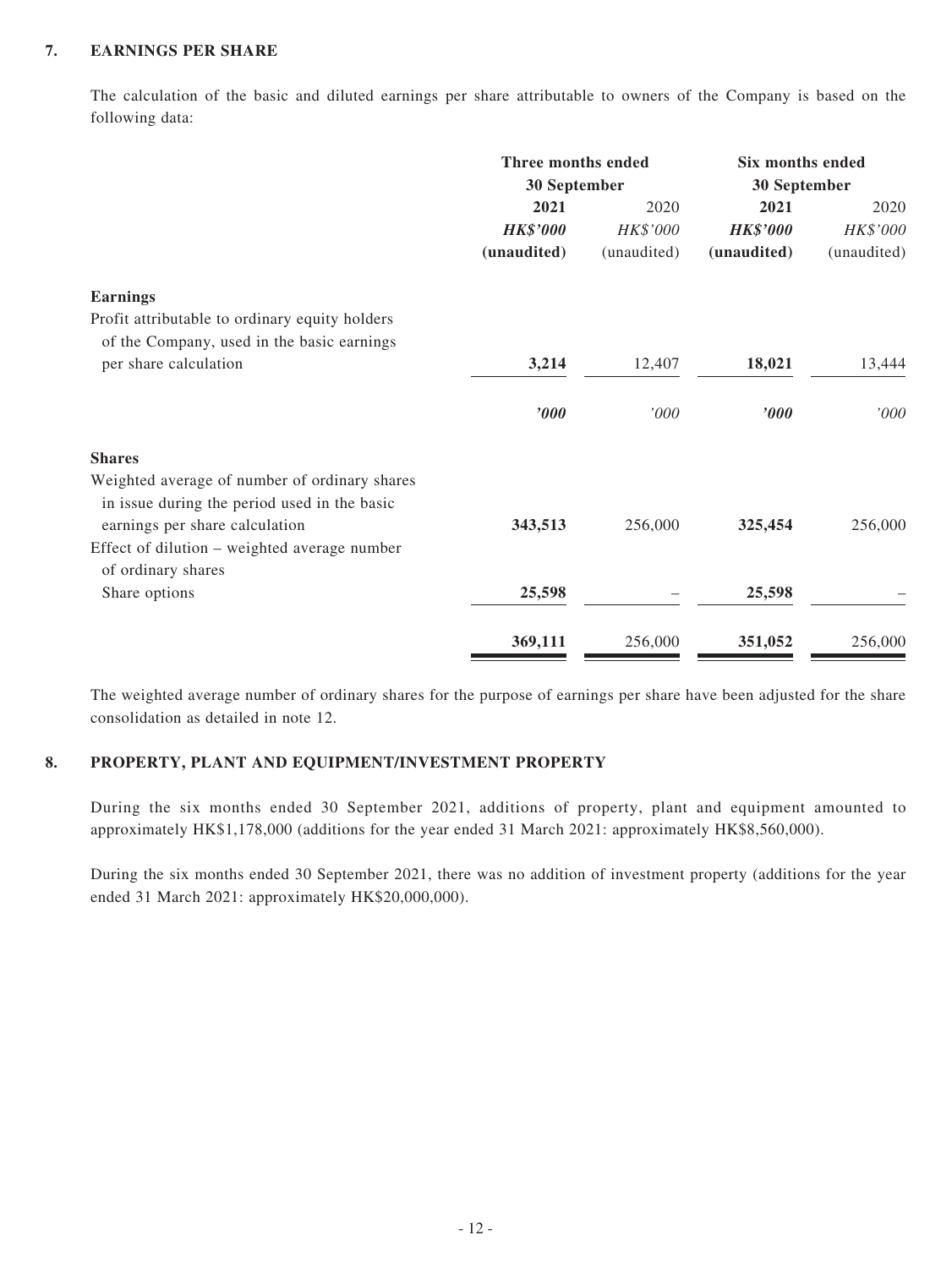|                                                                                        | At              | At        |
|----------------------------------------------------------------------------------------|-----------------|-----------|
|                                                                                        | 30 September    | 31 March  |
|                                                                                        | 2021            | 2021      |
|                                                                                        | <b>HK\$'000</b> | HK\$'000  |
|                                                                                        | (unaudited)     | (audited) |
| Fixed-rate loan receivables analysed for reporting purpose as:                         |                 |           |
| Non-current asset                                                                      |                 |           |
| Current asset                                                                          | 61,254          | 73,095    |
|                                                                                        | 61,254          | 73,095    |
| The ranges of effective interest rates on the Group's loan receivables are as follows: |                 |           |
|                                                                                        | At              | At        |
|                                                                                        | 30 September    | 31 March  |
|                                                                                        | 2021            | 2021      |
|                                                                                        | <b>HK\$'000</b> | HK\$'000  |
|                                                                                        | (unaudited)     | (audited) |

| Effective interest rate:    |                                   |  |
|-----------------------------|-----------------------------------|--|
| Fixed-rate loan receivables | 5\% to 36\% p.a. 5\% to 36\% p.a. |  |

The Group holds collaterals for certain loan receivables. In the event of default or failure to repay any outstanding amounts by the debtors, the Group will proceed with sales of collaterals. Interest rates are offered based on the assessment of a number of factors including the borrowers' credit worthiness and repayment abilities, collaterals as well as the general economic trends.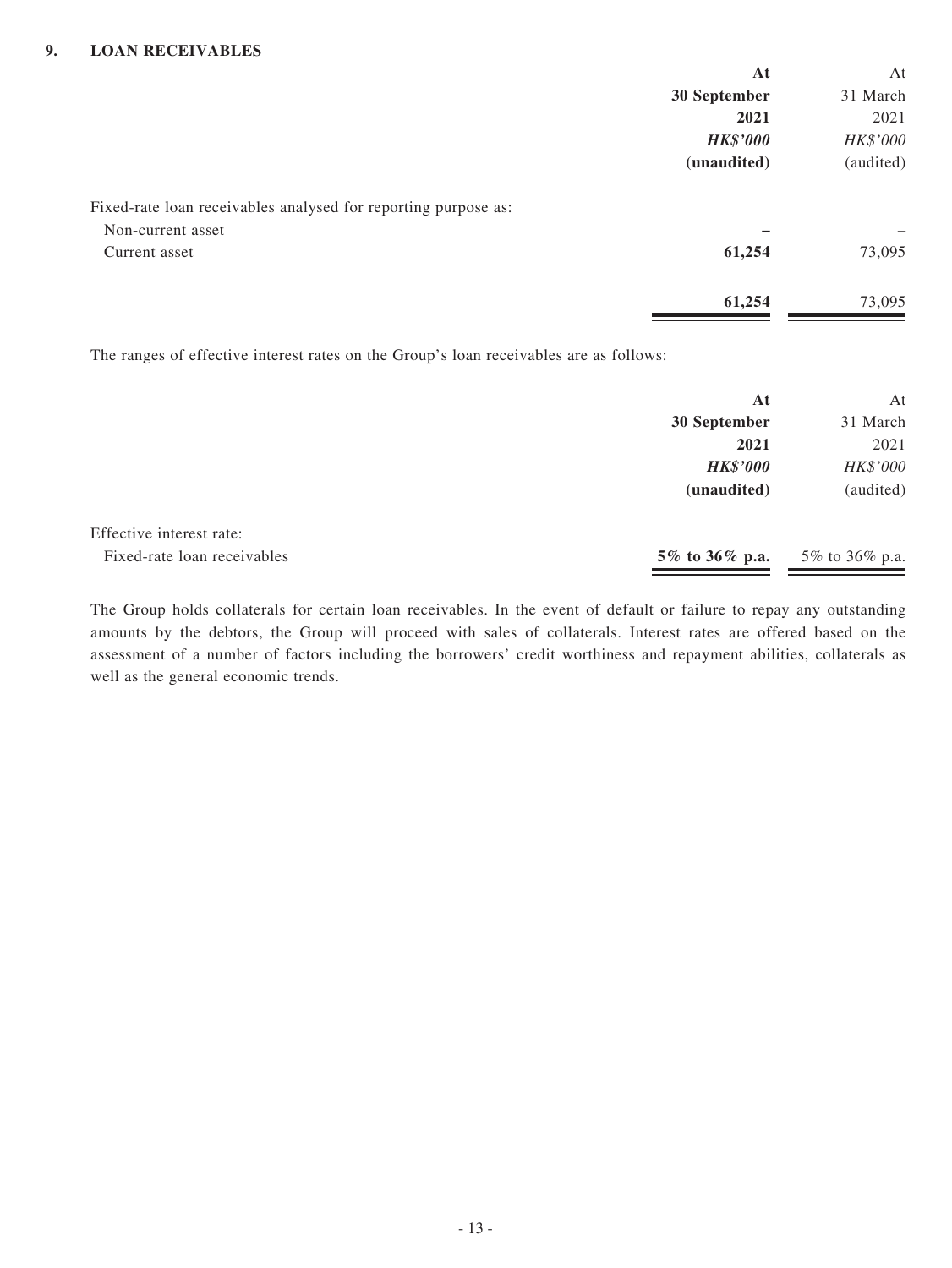#### **10. TRADE AND OTHER RECEIVABLES**

|                                             | At              | At        |
|---------------------------------------------|-----------------|-----------|
|                                             | 30 September    | 31 March  |
|                                             | 2021            | 2021      |
|                                             | <b>HK\$'000</b> | HK\$'000  |
|                                             | (unaudited)     | (audited) |
| Trade receivables, net of loss allowance    | 3,315           | 1,403     |
| Other receivables                           | 30,484          | 21,374    |
| Financial assets measured at amortised cost | 33,799          | 22,777    |
| Prepayments                                 | 145             | 372       |
| Deposits                                    | 23,249          | 2,005     |
|                                             | 57,193          | 25,154    |
| Representing:                               |                 |           |
| Current                                     | 57,193          | 25,074    |
| Non-current                                 |                 | 80        |
|                                             | 57,193          | 25,154    |

All of the other trade and other receivables are expected to be recovered or recognised as expense within one year.

The Group allows credit period ranging from 30 days to 60 days to customers from OEM Business. For Retail Business, its revenue mainly comprises of credit sales. Trade receivables under credit sales are due within 1 month. The Group allows credit period ranging from 30 days to 60 days to customers from Wholesaling Business.

As of the end of the reporting period, an ageing analysis of the trade receivables net of loss allowances presented based on the invoice date is as follows:

|                | At              | At                       |
|----------------|-----------------|--------------------------|
|                | 30 September    | 31 March                 |
|                | 2021            | 2021                     |
|                | <b>HK\$'000</b> | HK\$'000                 |
|                | (unaudited)     | (audited)                |
| Within 30 days | 1,912           | 641                      |
| 31 to 60 days  |                 | 672                      |
| 61 to 90 days  |                 | $\overline{\phantom{0}}$ |
| Over 90 days   | 1,403           | 90                       |
|                | 3,315           | 1,403                    |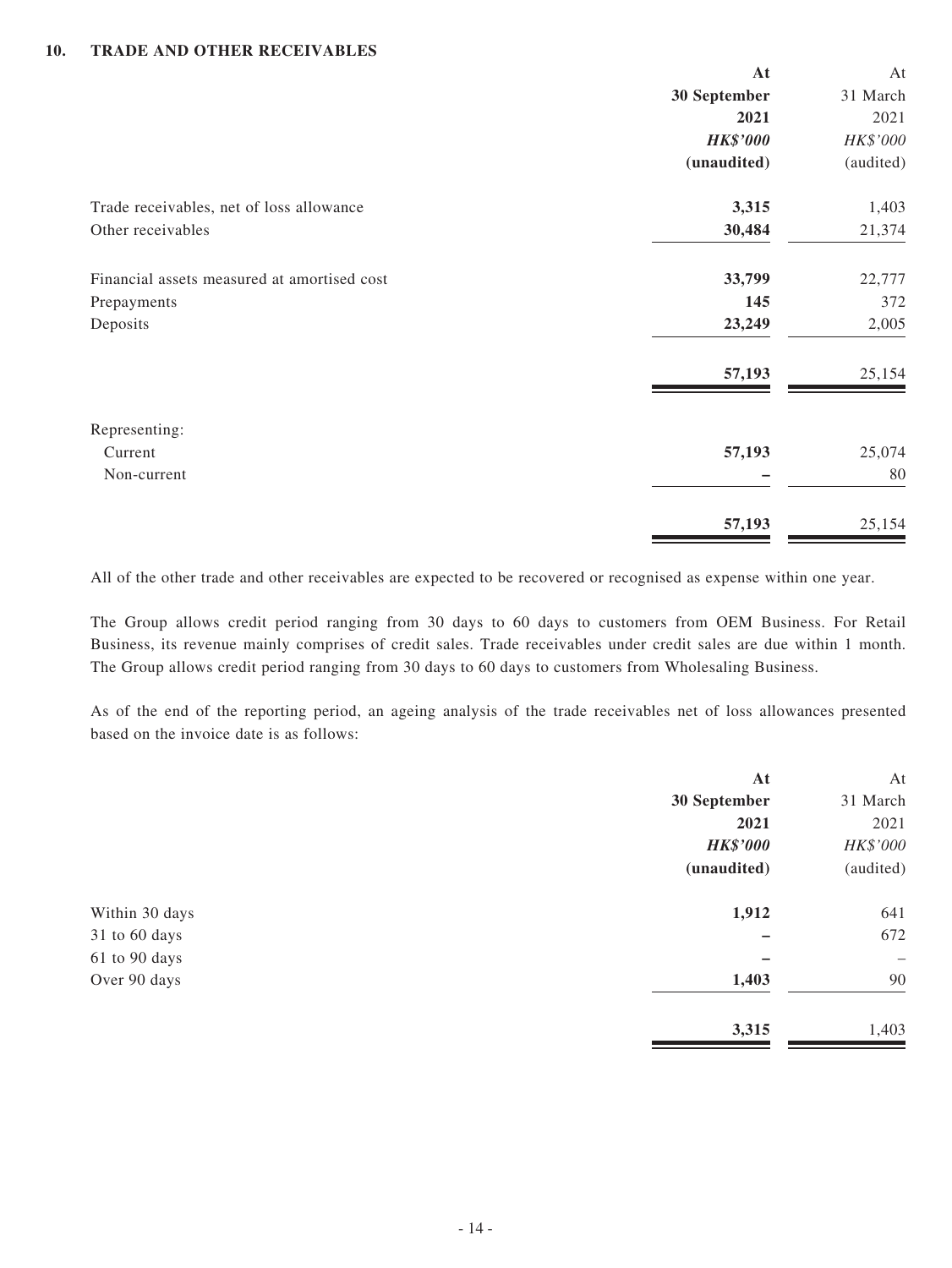#### **11. TRADE AND OTHER PAYABLES**

|                                                  | At              | At        |
|--------------------------------------------------|-----------------|-----------|
|                                                  | 30 September    | 31 March  |
|                                                  | 2021            | 2021      |
|                                                  | <b>HK\$'000</b> | HK\$'000  |
|                                                  | (unaudited)     | (audited) |
| Trade payables                                   | 107             | 60        |
| Accrued staff salaries                           | 17              | 123       |
| Other accruals and payables                      | 19,390          | 11,861    |
| Other payable for acquisition of a subsidiary    |                 | 33,250    |
| Financial liabilities measured at amortised cost | 19,514          | 45.294    |

(a) An ageing analysis of the trade payables as at the end of the reporting period based on the invoice date is as follows:

|              | At              | At        |
|--------------|-----------------|-----------|
|              | 30 September    | 31 March  |
|              | 2021            | 2021      |
|              | <b>HK\$'000</b> | HK\$'000  |
|              | (unaudited)     | (audited) |
| Over 90 days | 107             | 60        |

(b) All of the trade and other payables are expected to be settled or recognised as income within one year or are repayble on demand.

(c) The balances are unsecured, interest fee, repayable on demand and will be settled in cash.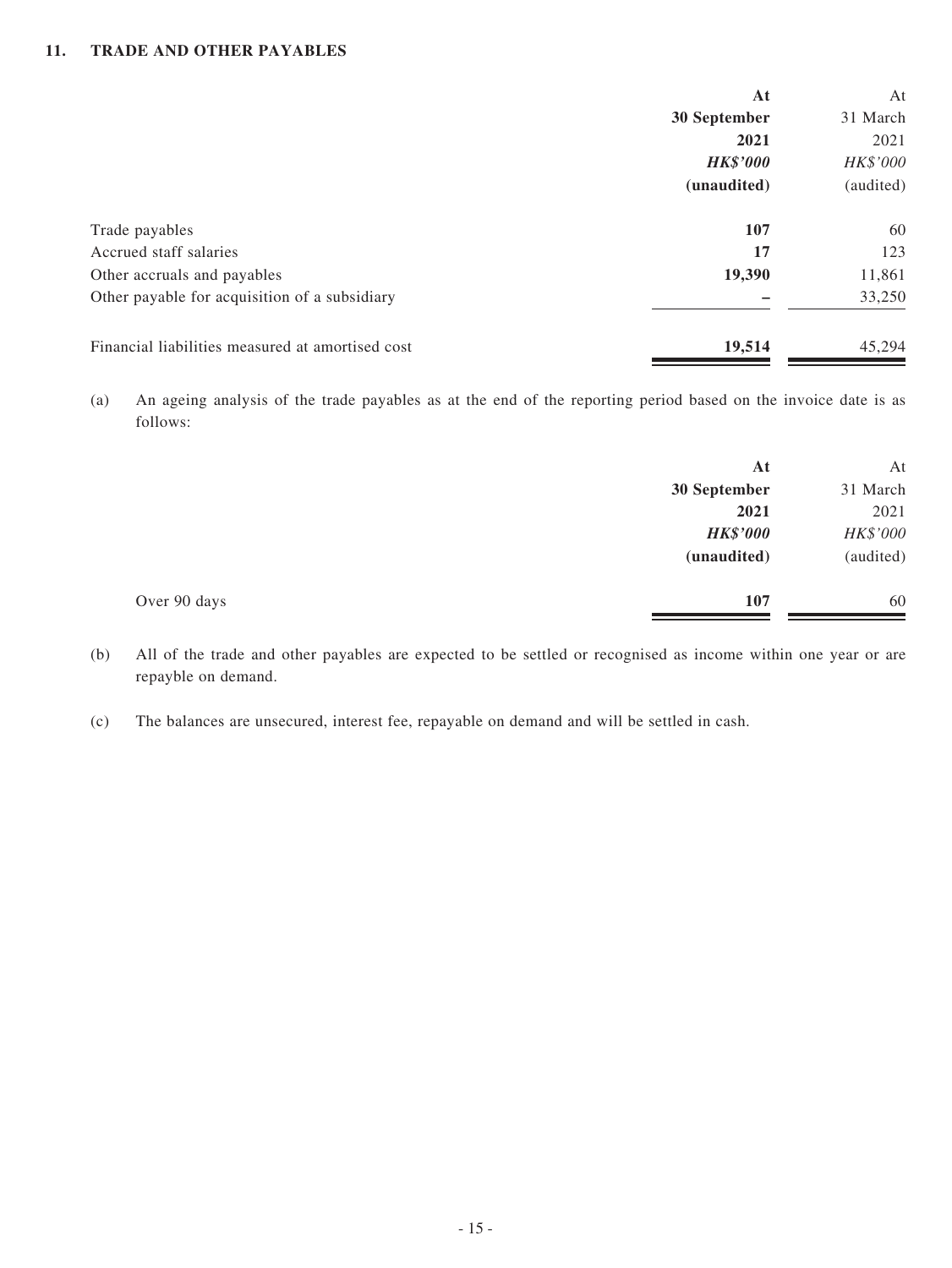#### **12. SHARE CAPITAL**

|                                                                       | <b>Notes</b>     | <b>Number of shares</b> | <b>Amount</b><br>HK\$'000 |
|-----------------------------------------------------------------------|------------------|-------------------------|---------------------------|
| Authorised:<br>- At 31 March 2021, ordinary shares of HK\$0.0001 each |                  | 5,000,000,000,000       | 500,000                   |
| - Effect of share consolidation to HK\$0.0005 each                    | $\left(a\right)$ | (4,000,000,000,000)     |                           |
| - At 30 September 2021, ordinary shares of HK\$0.0005 each            |                  | 1,000,000,000,000       | 500,000                   |
| Issued and fully paid:                                                |                  |                         |                           |
| - At 1 April 2021, ordinary shares of HK\$0.0001 each                 |                  | 1,533,984,000           | 154                       |
| - Issue of shares upon acquisition of subsidiaries                    | (b)              | 246,296,296             | 24                        |
| - Exercise of share options                                           | (c)              | 10,000,000              | 1                         |
| - Share consolidation of HK\$0.0005 each                              | $\left(a\right)$ | (1,433,824,237)         |                           |
| - At 30 September 2021, ordinary shares of HK\$0.0005 each            |                  | 358,456,059             | 179                       |

#### *Notes:*

- (a) Pursuant to the resolutions of the shareholders passed at an extraordinary general meeting of the Company on 24 September 2021, every five issued and unissued ordinary shares with a par value of HK\$0.0001 each in the share capital of the Company be consolidated into one ordinary shares with a par value of HK\$0.0005 each, such that the authorised share capital of the Company is HK\$500,000,000 divided into 1,000,000,000,000 shares with a par value of HK\$0.0005 each, the subdivided shares shall rank pari passu in all aspects with each other in accordance with the memorandum and articles of association of the Company.
- (b) On 10 August 2020, the Group acquired of the entire equity interest in Bewisekid Holding Limited from Mr. Poon Chi Ming, an independent third party, at total consideration of HK\$33,250,000, which will be satisfied by the issue and allotment of the shares at the issue price of HK\$0.135 per share by the Company. On 26 July 2021, 246,296,296 ordinary shares of the Company of HK\$0.0001 each were issued. Details of which are set out in the announcements of the Company dated 11 May 2020 and 30 June 2020.
- (c) On 16 August 2021, 10,000,000 ordinary shares of the Company of HK\$0.0001 each were issued upon the exercise of 10,000,000 share options.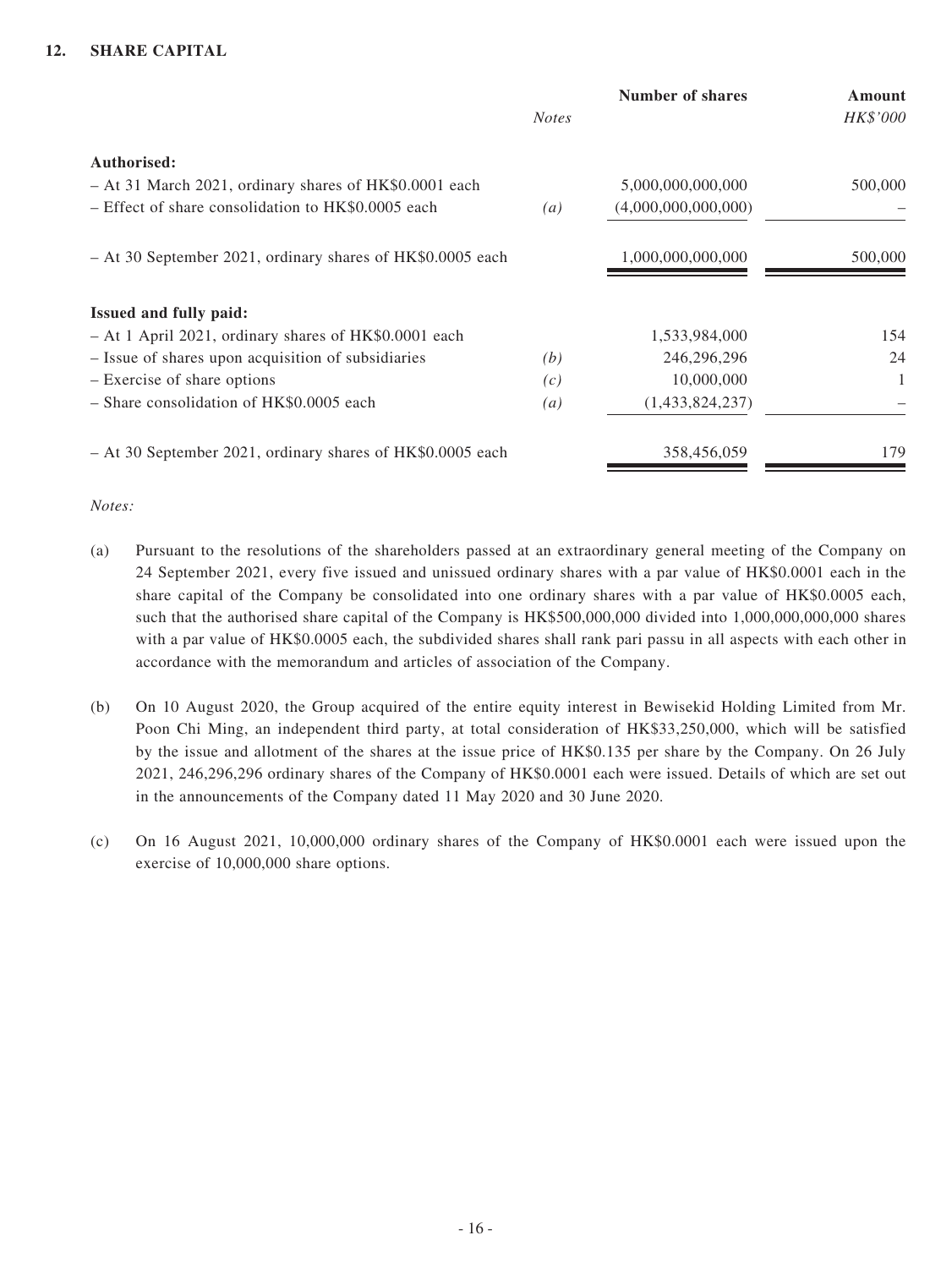#### **13. SHARE OPTION SCHEME**

The Company's share option scheme (the "Scheme"), was adopted pursuant to a resolution passed on 25 September 2014 for the primary purpose of providing incentives or rewards to eligible participants, and will expire on 10 October 2024. Under the Scheme, the Board may grant options to:

- (a) any employee or proposed employee (whether full-time or part-time and including any executive Director), consultants or advisers of or to the Company, any of the subsidiaries or any entity (the "Invested Entity") in which the Company holds an equity interest:
- (b) any non-executive directors (including independent non-executive directors) of the Company, any of the subsidiaries or any Invested Entity;
- (c) any supplier of goods or services to the Company or any of its subsidiaries or any Invested Entity;
- (d) any customer of the Group or any Invested Entity;
- (e) any person or entity that provides research, development or other technological support to the Group or any Invested Entity; and
- (f) any shareholders of the Company, any of its subsidiaries or any Invested Entity or any holder of any securities issued by any member of the Group or any Invested Entity.

The total number of shares in respect of which options may be granted under the Scheme is not permitted to exceed 10% of the shares of the Company in issue at any point in time, without prior approval from the Company's shareholders. The number of shares issued and to be issued in respect of which options granted and may be granted to any individual in any one year is not permitted to exceed 1% of the shares of the Company in issue at any point in time, without prior approval from the Company's shareholders.

Options granted must be taken up within 28 days of the date of grant, upon payment of HK\$1 as consideration. Options may be exercised at any time from the date of grant of the share options. The exercise price is determined by the Directors, and will not be less than the highest of (i) the average closing price of the ordinary shares as stated in the Stock Exchange's daily quotations sheet for the five business days immediately preceding the date of grant of the option (which must be a business day); (ii) the closing price of the ordinary shares as stated in the Stock Exchange's daily quotations sheet on the date of grant of the option (which must be a business day); and (iii) nominal value of the Company's share.

On 26 March 2021, a total of 127,992,000 share options were granted to certain grantees. Details were set out in the Company's announcement dated 26 March 2021 and 7 April 2021.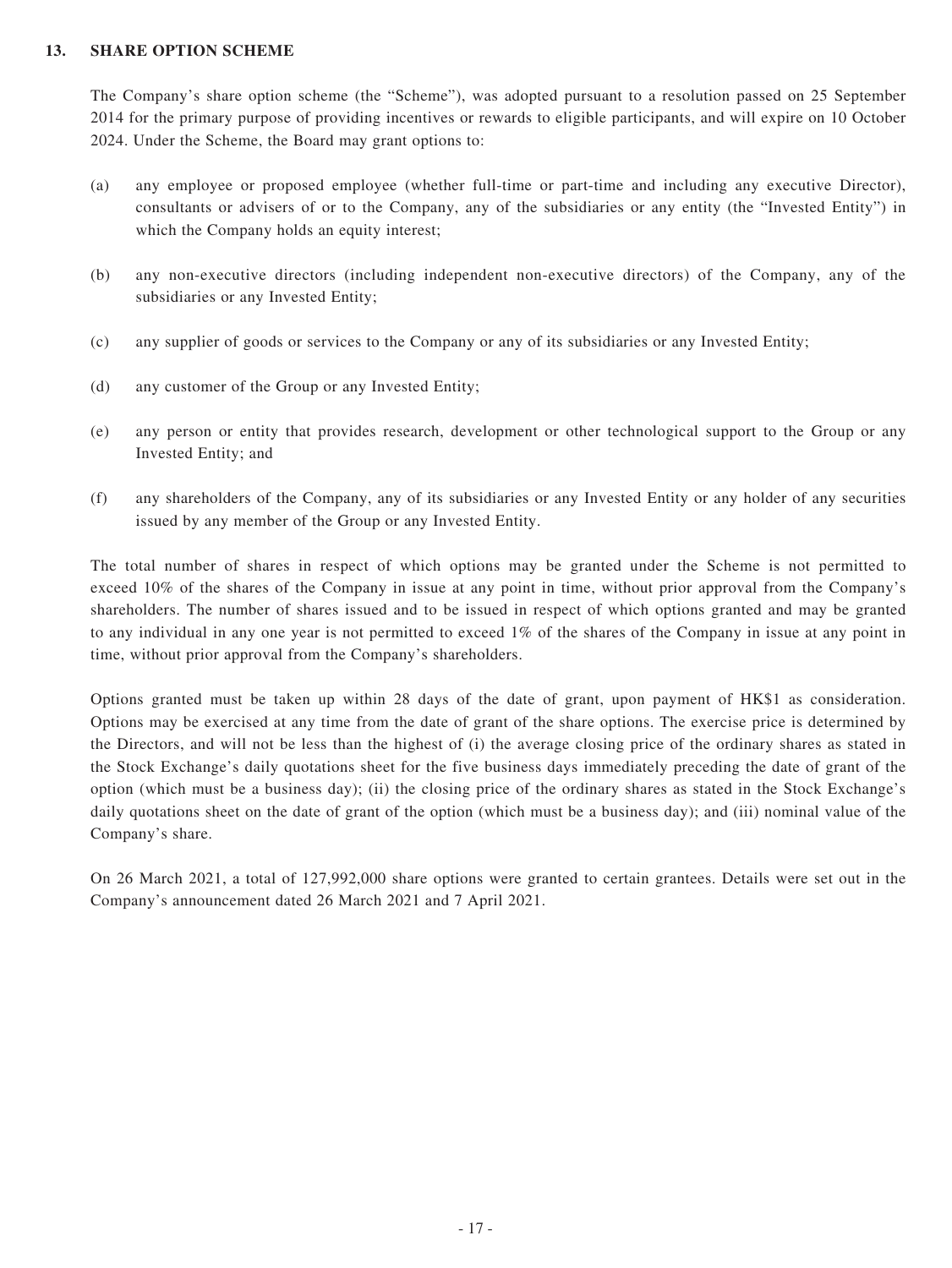### **14. LITIGATION**

- (a) During the year ended 31 March 2019, the Group received a writ of summons in relation to a repudiatory breach of a tenancy agreement between the plaintiff, an independent third party landlord, and Sino Shine Retailing Limited, a former subsidiary of the Group, entered into on 27 October 2016, which the plaintiff is claiming the Group for, inter alia, damages in the sum of approximately HK\$1,735,000 plus interest. As the directors of the Group consider that it is probable that an outflow of economic benefits will be required to settle the obligation, the Group recognised the provision of HK\$1,735,000 which is considered as a reliable estimate that can be made.
- (b) During the year ended 31 March 2019, a petition has been filed to the court by two shareholders of the Company (the "Petitioners"), which together holding over 3% of the Company's issued shares, and the Petitioners filed and served a re-amended petition to the court on 3 December 2019. The Petitioners pray (i) that the Company be wound up pursuant to the Companies (Winding Up and Miscellaneous Provisions) Ordinance (Cap. 32); (ii) that the court make such other orders as are deemed to be just and equitable; and (iii) that provision be made for Petitioners' costs. On 18 October 2021, the High Court of the Hong Kong Special Administrative Region delivered the judgment of HCCW 72 of 2019 ("the Case") and made the following orders ("the Orders"):
	- 1) The Company be wound up on 1 November 2021 on which date the order will be made in open court.
	- 2) There be general liberty to the Petitioners, the Respondents, the Company and shareholders of the Company to apply.
	- 3) A costs order nisi that the Respondents pay the Petitioners costs of the proceedings with certificate for two counsel such costs to be taxed if not agreed.

On 1 November 2021, the interested parties appeared before the Honourable Mr. Justice Harris and were legally represented. Strong Light Investments Limited (the 1st Respondent) was represented by Mr. José-Antonio Maurellet, Senior Counsel, Mr. Alan Kwong and Mr. Michael Ng. The executive directors and shareholders of the Company, Mr. Yuen Yu Sum and Mr. Chan Lap Jin Kevin were represented by Mr. Look-Chan Ho and Mr. Jiang Zixin. A substantial shareholder, Mr. Lui Yu Kin ("Mr. Lui"), holding approximately 7.23% of the issued share capital of the Company was represented by Mr. Benjamin Yu, Senior Counsel and Ms. Andrea Yu.

After hearing of the legal representatives, the Court did not make a winding-up order. The Honourable Mr. Justice Harris gave an order for (i) leave to be given to Mr. Lui to make representation to oppose the petition and to file evidence in opposition to the petition within 28 days (ii) any interested parties including the Company and contributories of the Company who wish to file evidence to oppose the petition shall file evidence by 4:30 p.m. on 29 November 2021. The petitioner has not objected to the aforesaid directions in today's hearing.

The winding-up petition is now adjourned until 9:30 a.m. on 9th December 2021 for a Case Management Conference (the "Case Management Conference") for the Court to give further directions for the substantial hearing which will be fixed for a date in mid-2022 (currently 3 days are reserved for the substantial hearing until further notice). The Company shall publish further announcement(s) once it receives a confirmation from the Court or if there are any other progresses on the petition.

The full judgment is available for reviewing on the website of the Judiciary of Hong Kong (http://www.judiciary.hk). If the shareholders of the Company have any query about the judgment and the implications thereof, they should seek appropriate independent legal advice.

The Company is seeking further legal advice on the above petition and other appropriate actions will be taken thereon if so advised.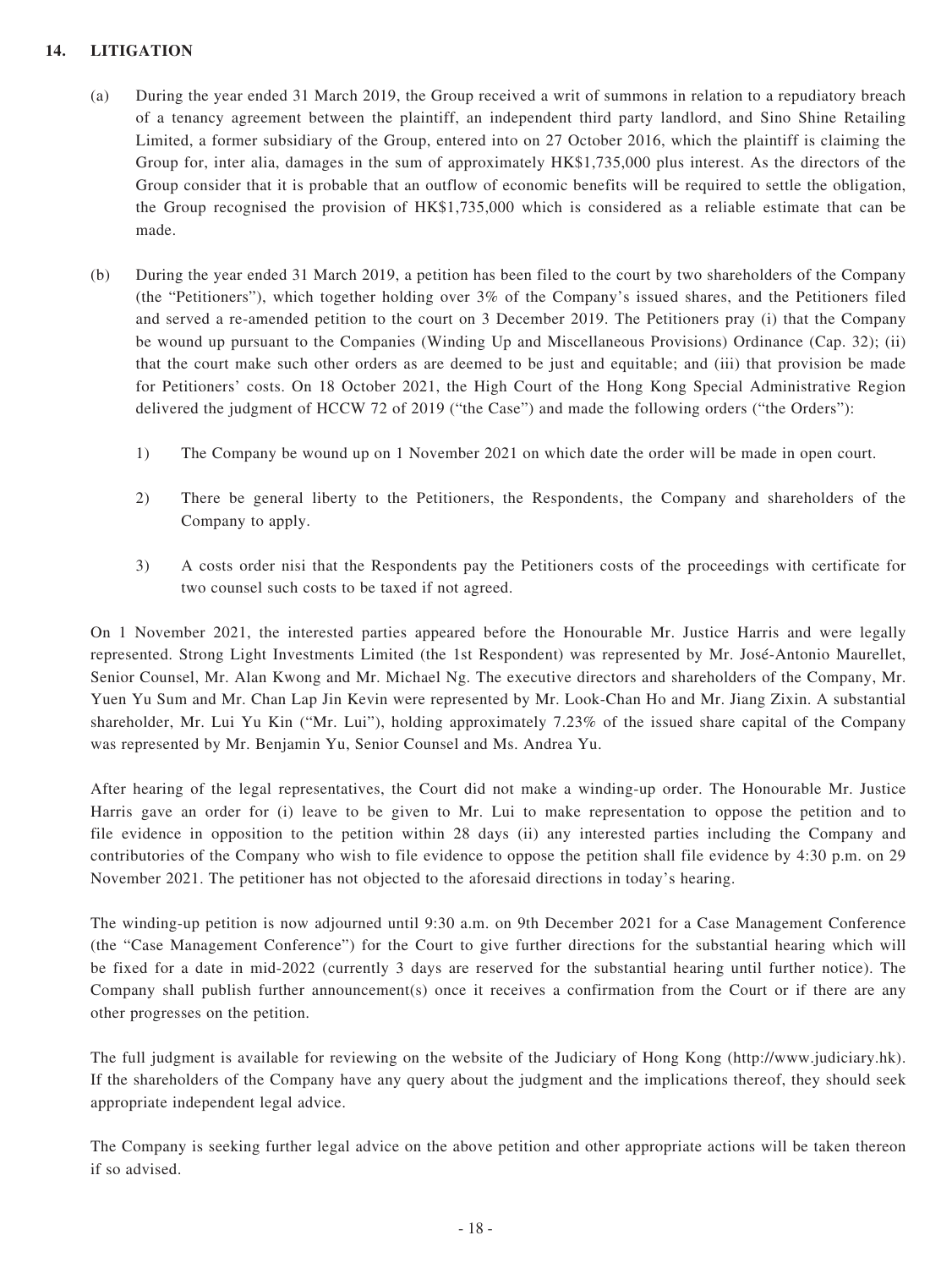#### **15. EVENTS AFTER THE REPORTING PERIOD**

On 20 September 2021, Able Glorious Limited ("Able Glorious"), a direct wholly owned subsidiary of the Company, and the vendor entered into an agreement, pursuant to which, Able Glorious has agreed to acquire and the vendor has agreed to sell 100% equity interest of KC Training Company Limited ("KC Training Group"), at the Consideration of HK\$9,000,000, which would be settled (i) as to HK\$5 million by the allotment and issue of the Consideration Shares at the Issue Price of HK\$0.257; (ii) as to HK\$3 million by cash; and (iii) as to HK\$1 million by the assumption of the Assumed Liabilities by Able Glorious.

On 11 November 2021, Able Glorious and the vendor entered into a supplemental agreement and agreed to amend the payment terms of the corresponding part of the Consideration Shares of HK\$5 million to be settled by the issuance of the Promissory Notes by the Company to the Vendor.

KC Training Group is dedicated to delivering training programs to equip the customers with selling and communication skill. Details of the transaction were set out in the Company's announcement dated 20 September 2021 and 11 November 2021.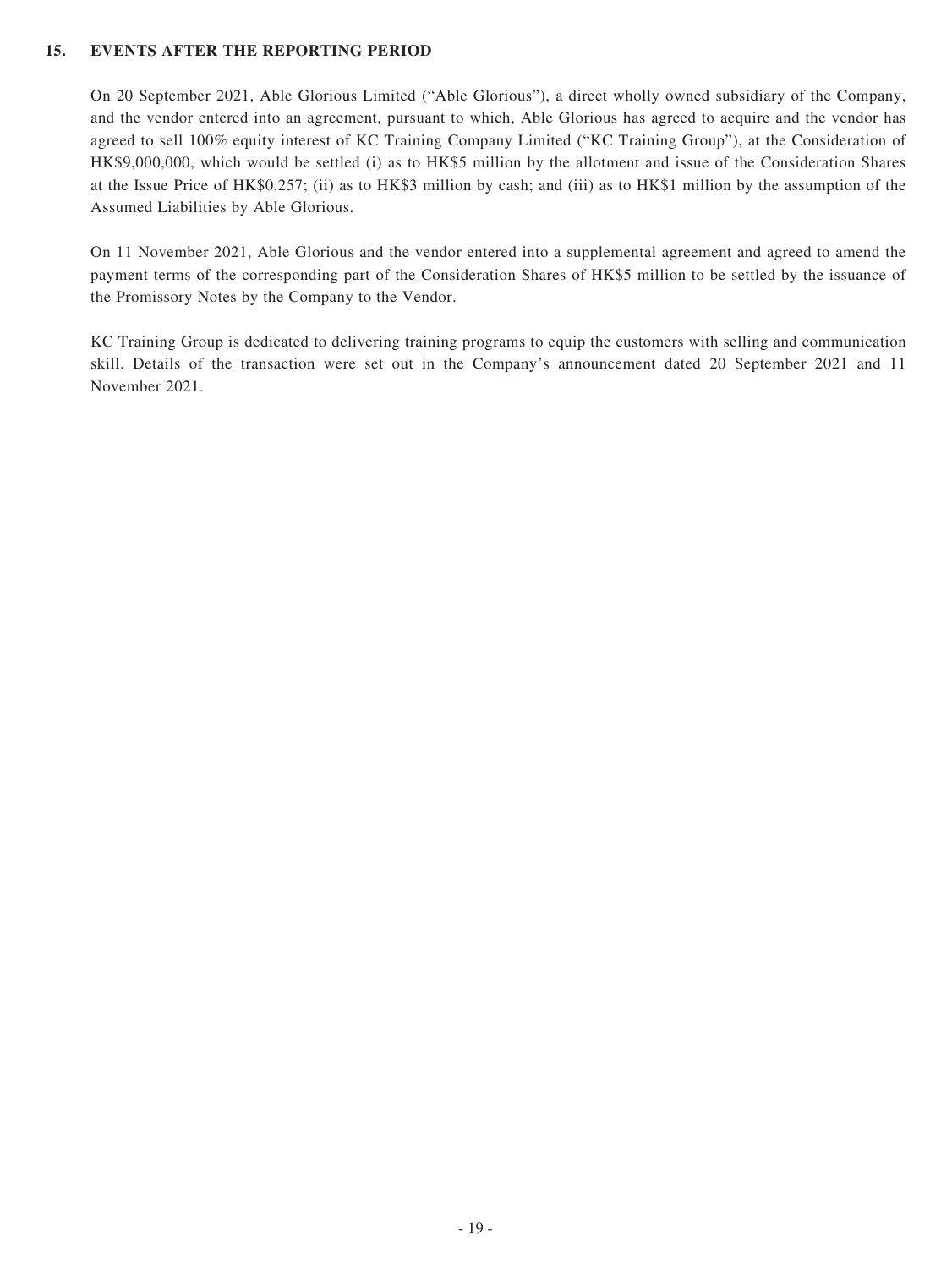### **MANAGEMENT DISCUSSION AND ANALYSIS**

### **BUSINESS REVIEW**

The Group principally derives its revenue from the following business arms: (i) OEM business segment, which entails product design and development, raw materials sourcing and procurement, manufacturing and product quality control management (the "OEM Business"); (ii) apparel retail business segment, which entails designing, procuring, manufacturing, marketing and retailing of pure cashmere apparel and other apparel products as well as accessories through the retail network in Hong Kong under the Group's own brand and high-end fashion brand (the "Retail Business"); (iii) money lending business segment, which provides financing to customers for interest income ("Money Lending Business"); (iv) wholesaling business segment, which covers the wholesaling and distribution of seafood ("Wholesaling Business"); (v) financial quotient and investment education business segment, which provides financial quotient and investment education courses for the customers in return of tuition fees from them ("Financial Quotient and Investment Education Business"); and (vi) property investment business ("Property Investment Business").

### **OEM BUSINESS**

The garment sector of the consumer market has experienced a downturn in recent year. Meanwhile, the Company currently has no intention, arrangement, agreement, understanding, negotiation (concluded or otherwise) on disposal, termination and/or scaling-down of the Company's OEM business. The Group will cautiously monitor the business environment, market sentiment and customers' behaviors of the OEM business and will continue to devote effort to the development of the OEM business. Going forward, the Group will continue to focus on expanding the customer base by diversifying the service scope of the OEM business. In the past years, the Group has been concentrating on the business development in garment area, while currently the Group starts to acquire new clients from non-garment textile sector through the sales network of the Group and customer referrals. The Group is currently in the negotiation with a new potential customer based in Hong Kong which provides non-garment textile products to commercial offices, restaurants, healthcare and retail premises.

## **RETAIL BUSINESS**

During the six months ended 30 September 2021, the revenue generated from Retail Business reduced to nil. This was mainly due to the outbreak of coronavirus in Hong Kong.

### **MONEY LENDING BUSINESS**

The Group obtained the money lender licence and commenced Money Lending Business since June 2016. During the six months ended 30 September 2021, the Money Lending Business had generated interest income of approximately HK\$1.6 million.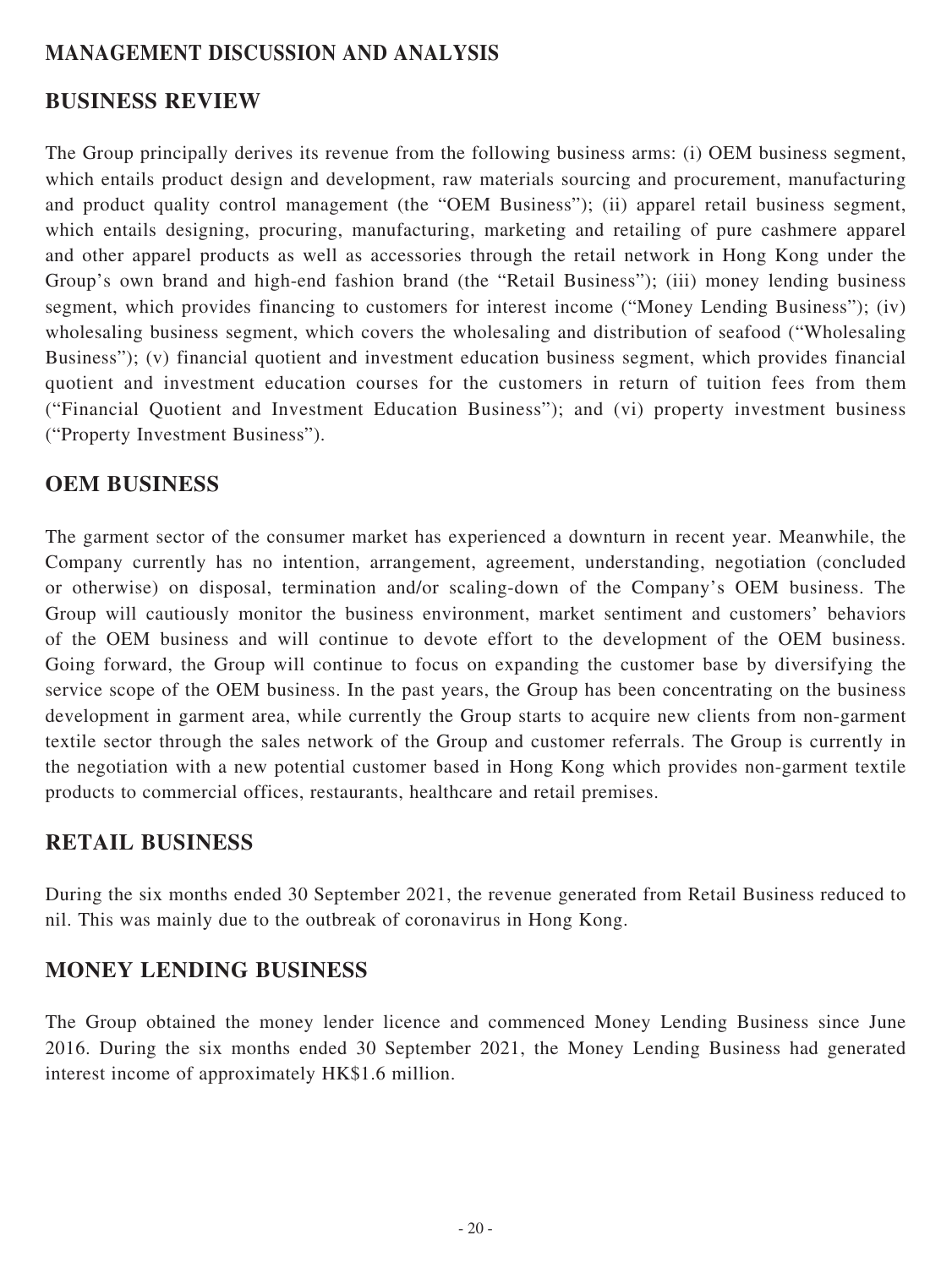## **WHOLESALING BUSINESS**

The Wholesaling Business commenced operation during the year ended 31 March 2020. During the six months ended 30 September 2021, the revenue generated from Wholesaling Business reduced to nil. This was mainly due to the outbreak of coronavirus in Hong Kong.

## **FINANCIAL QUOTIENT AND INVESTMENT EDUCATION BUSINESS**

During the year ended 31 March 2020, the Group established the Financial Quotient and Investment Education Business. The Group provides financial quotient and investment education courses for the customers, aiming at enhancing their knowledge in the areas of finance and investment. The Group in return earns tuition fee income from the provision of courses. During the six months ended 30 September 2021, certain courses were completed with inspiring achievements and revenue of approximately HK\$49.9 million, representing an increase of over 140% as compared to that of approximately HK\$20.8 million for the corresponding period in 2020.

### **PROPERTY INVESTMENT BUSINESS**

The Group also established the Property Investment Business during the year ended 31 March 2020. The Group acquired a property in Japan in June 2019 and the property was disposed during the year ended 31 March 2021 and gain on the disposal of investment property of approximately HK\$87,000 was recognised.

## **PROSPECTS**

For the Financial Quotient and Investment Education Business, the Group will (i) invest resources to expand the market share, and (ii) strive to broaden its customer base. The Group is also seeking for opportunities of asset appreciation and cash flow return in the property market within Hong Kong and in the Asian-Pacific region. Whilst the Group remains focused on developing its existing businesses, in particular the Investment Education Business, it has been the business strategy of the Group to proactively seek potential investment opportunities in order to enhance value of the Shareholders. The Group intends to commence the business of providing secondary school tutoring courses for Hong Kong Diploma of Secondary Education (i.e. HKDSE) in Hong Kong, and has been pro-actively identifying and recruiting experienced management personnel and tutors to join the Group. Details of this new business venture are set out in the Company's announcement dated 10 August 2021.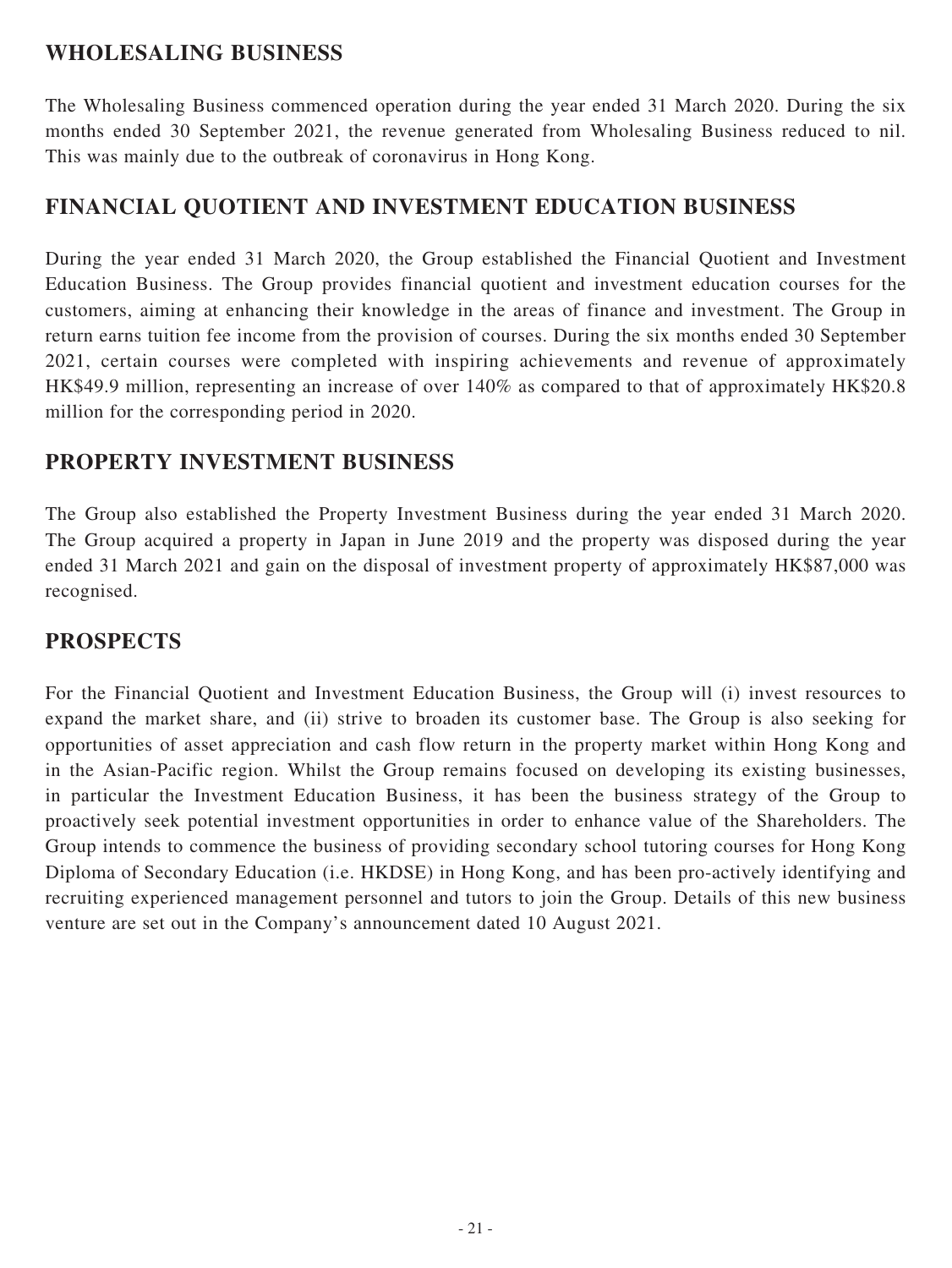## **FINANCIAL REVIEW**

### **Revenue**

The Group's revenue increased from approximately HK\$39.5 million for the six months ended 30 September 2020 to approximately HK\$51.5 million for the six months ended 30 September 2021, representing an increase of approximately 30.4%. Due to the outbreak of coronavirus in Hong Kong, the revenue from the OEM Business, the Retail Business and the Wholesaling Business decreased to nil for the six months ended 30 September 2021 as compared to the six months ended 30 September 2020.

For the Money Lending Business, it had generated interest income of approximately HK\$1.6 million for the six months ended 30 September 2021.

For Financial Quotient and Investment Education Business, it has generated revenue of approximately HK\$49.9 million for the six months ended 30 September 2021, representing a substantial increase of approximately 140% as compared to the six months ended 30 September 2020.

The following table sets forth the breakdowns of the revenue of the Group by segment for each of the six months ended 30 September 2020 and 30 September 2021.

|                                   | Six months ended 30 September |       |          |       |  |
|-----------------------------------|-------------------------------|-------|----------|-------|--|
|                                   | 2021                          |       | 2020     |       |  |
|                                   | <b>HK\$'000</b>               | $\%$  | HK\$'000 | $\%$  |  |
| <b>OEM Business</b>               |                               |       | 16,733   | 42.4  |  |
| <b>Retail Business</b>            |                               |       | 240      | 0.6   |  |
| Money Lending Business            | 1,586                         | 3.1   | 1,738    | 4.4   |  |
| <b>Wholesaling Business</b>       |                               |       |          |       |  |
| Financial Quotient and Investment |                               |       |          |       |  |
| <b>Education Business</b>         | 49,908                        | 96.9  | 20,786   | 52.6  |  |
|                                   | 51,494                        | 100.0 | 39,497   | 100.0 |  |

### **Cost of sales**

The Group's cost of sales decreased by 47.7% to approximately HK\$9.3 million for the six months ended 30 September 2021 as compared to the six months ended 30 September 2020. The decrease was mainly due to the substantial drop of OEM Business during the six months ended 30 September 2021.

### **Expenses**

Selling and administrative expenses for the six months ended 30 September 2021 was approximately HK\$18.2 million (2020: HK\$8.1 million).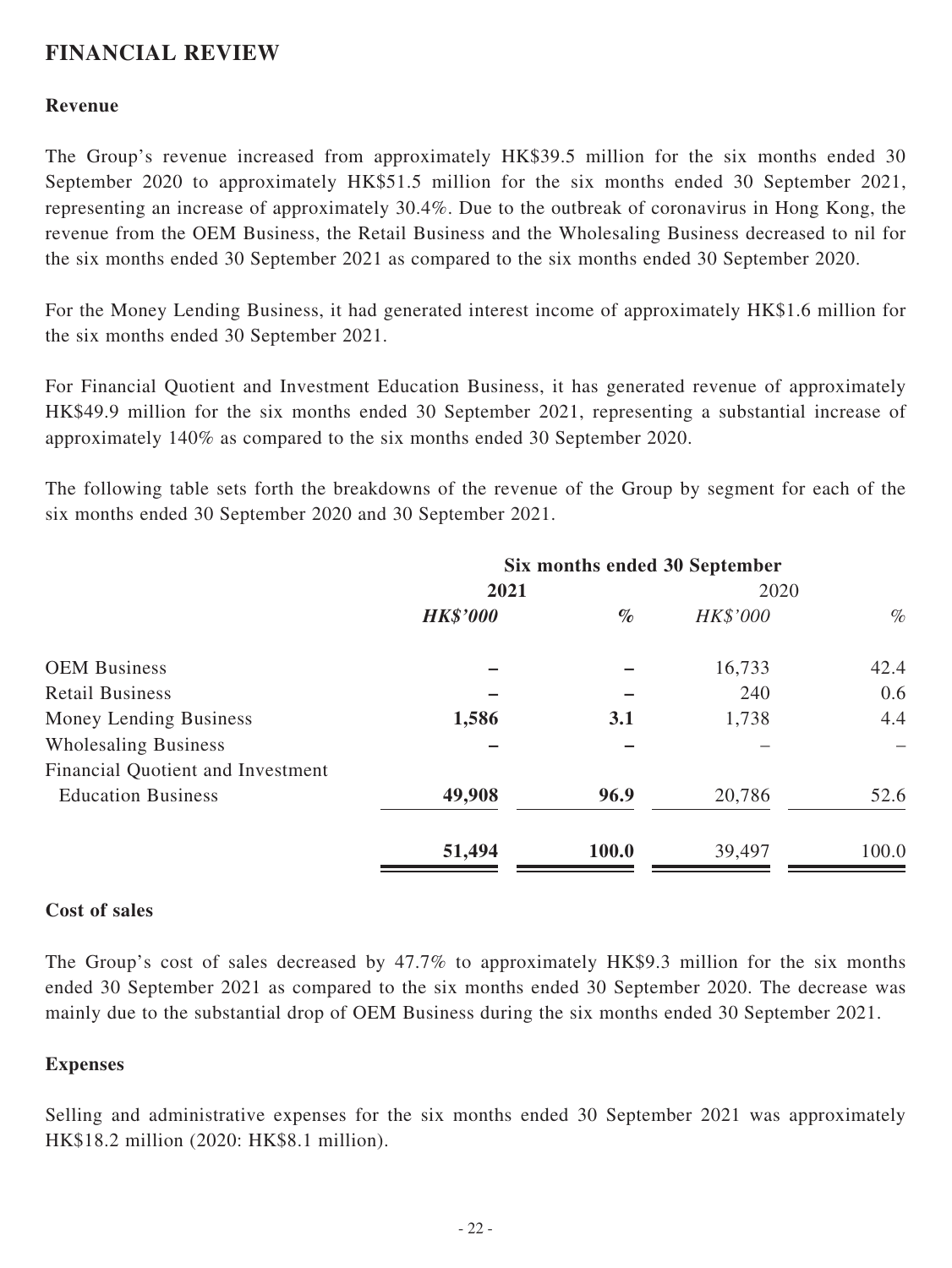### **Profit for the period**

The profit for the six months ended 30 September 2021 was approximately HK\$18.0 million. The profit for the six months ended 30 September 2020 was approximately HK\$13.1 million. Such increase in profit was primarily attributable to the growth in the Group's Financial Quotient and Investment Education business.

## **LIQUIDITY, FINANCIAL RESOURCES AND CAPITAL STRUCTURE**

As at 30 September 2021, the share capital and equity attributable to owners of the Company amounted to approximately HK\$179,000 and HK\$203.9 million respectively (31 March 2021: approximately HK\$154,000 and HK\$176.8 million respectively).

As at 30 September 2021, the Group had approximately HK\$10.5 million in bank balances and cash (31 March 2021: approximately HK\$72.9 million). The Group's total borrowings were approximately HK\$37.2 million (31 March 2021: HK\$68.6 million). The gearing ratio was approximately 18.2% at 30 September 2021 (31 March 2021: 39.4%).

*Note:*

Gearing ratio is calculated as the total debt (borrowings) divided by total equity.

### **Capital Expenditure and Commitments**

Details of capital expenditure are set out in Note 8 in this announcement. Save as disclosed in the Interim Financial Statements, the Group did not have any significant capital commitments as at 30 September 2021.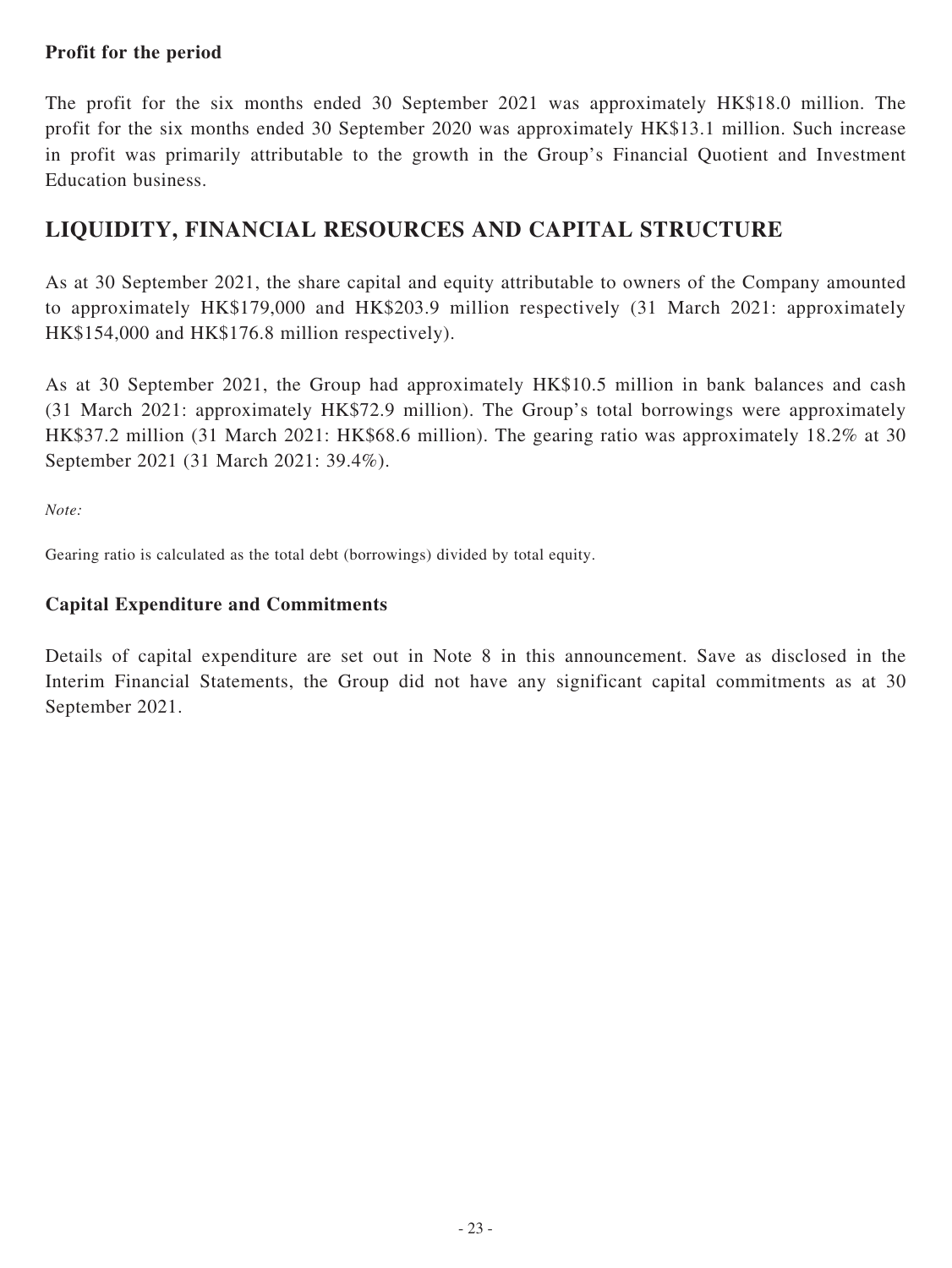## **Financial Assets at Fair Value Through Profit or Loss**

### **Movement during the**

**six months ended 30 September 2021**

|                                                             |              |                |               |                          |                          |           |                              |                                                                 |               | Gain/(loss)           |
|-------------------------------------------------------------|--------------|----------------|---------------|--------------------------|--------------------------|-----------|------------------------------|-----------------------------------------------------------------|---------------|-----------------------|
|                                                             |              |                |               |                          |                          |           |                              |                                                                 | % of interest | on disposal/          |
|                                                             |              |                | % of interest |                          |                          |           |                              | $\%$ to the                                                     | of the        | redemption            |
|                                                             |              | $%$ to the     | of the        |                          |                          |           |                              | total asset of                                                  | respective    | for the six           |
|                                                             |              | total asset of | respective    |                          |                          |           | Fair value                   | the Group as                                                    | investments   | months                |
|                                                             |              | the Group      | investments   | Fair value               | Addition/                | Change on | as at                        | at                                                              | as at         | ended                 |
|                                                             |              | as at 1 April  | as at 1 April | as at 1 April            | (disposal),              |           |                              | fair value, 30 September 30 September 30 September 30 September |               |                       |
| Name of investments                                         | <b>Notes</b> | 2021           | 2021          | 2021                     | net                      | net       | 2021                         | 2021                                                            | 2021          | 2021                  |
| Equity securities listed in Hong Kong                       |              |                |               |                          |                          |           |                              |                                                                 |               |                       |
| Hang Lung Group Ltd (10)                                    |              | N/A            | N/A           |                          |                          |           | $\overline{\phantom{a}}$     | N/A                                                             | N/A           | 5                     |
| CK Infrastructure Holdings Limited (1038)                   |              | N/A            | N/A           | $\overline{a}$           |                          |           | $\overline{\phantom{m}}$     | N/A                                                             | N/A           | (6)                   |
| CSPC Pharmaceutical Group Limited (1093)                    |              | N/A            | N/A           |                          |                          |           | $\overline{a}$               | N/A                                                             | N/A           | (11)                  |
| China Railway Construction Corporation<br>Limited (1186)    |              | N/A            | N/A           |                          |                          |           |                              | N/A                                                             | $\rm N/A$     | (2)                   |
| Henderson Land Development Co Ltd (12)                      |              | N/A            | N/A           |                          |                          |           | $\overline{\phantom{0}}$     | N/A                                                             | N/A           | 5                     |
| AIA Group Limited (1299)                                    |              | N/A            | N/A           |                          |                          |           | $\overline{\phantom{a}}$     | N/A                                                             | N/A           | (5)                   |
| Industrial and Commercial Bank of China Ltd<br>(1398)       |              | N/A            | N/A           |                          |                          |           | $\frac{1}{2}$                | N/A                                                             | N/A           | (10)                  |
| Deyun Holding Ltd (1440)                                    |              | N/A            | N/A           | $\overline{\phantom{0}}$ |                          |           | $\overline{\phantom{a}}$     | N/A                                                             | N/A           | $36\,$                |
| Infinity Logistics and Transport Ventures<br>Limited (1442) |              | $0.01\%$       | 0.01%         | 28                       | (28)                     |           | $\qquad \qquad -$            | N/A                                                             | N/A           | (5)                   |
| K. Wah International Holdings Limited (173)                 |              | N/A            | N/A           |                          |                          |           | $\qquad \qquad -$            | $\rm N/A$                                                       | N/A           | (11)                  |
| Sa Sa International Holdings Ltd (178)                      |              | N/A            | N/A           | $\frac{1}{2}$            | $\overline{a}$           |           | $\overline{\phantom{a}}$     | N/A                                                             | N/A           | 24                    |
| Xiaomi Corporation (1810)                                   |              | N/A            | N/A           | ÷                        |                          |           | $\overline{\phantom{a}}$     | N/A                                                             | N/A           | (9)                   |
| Snack Empire Holdings Limited (1843)                        |              | N/A            | N/A           | $\overline{\phantom{0}}$ | $\overline{a}$           |           | $\overline{\phantom{a}}$     | N/A                                                             | N/A           | (8)                   |
| Swire Pacific Ltd (19)                                      |              | N/A            | N/A           | $\overline{\phantom{a}}$ | $\overline{\phantom{0}}$ |           | $\overline{\phantom{a}}$     | N/A                                                             | N/A           | (26)                  |
| MOG Holdings Limited (1942)                                 | (a)          | 0.04%          | 0.02%         | 129                      |                          | (24)      | 106                          | $0.03\%$                                                        | 0.09%         | (14)                  |
| Weimob Inc. (2013)                                          |              | N/A            | N/A           |                          |                          |           |                              | N/A                                                             | N/A           | (7)                   |
| Nayuki Holdings Ltd (2150)                                  |              | N/A            | N/A           |                          |                          |           | $\overline{\phantom{a}}$     | N/A                                                             | N/A           | (2)                   |
| WuXi Biologics Cayman Inc (2269)                            |              | N/A            | N/A           |                          |                          |           | $\overline{\phantom{a}}$     | N/A                                                             | N/A           | 16                    |
| Ping An Insurance (Group) Company of China,<br>Ltd. (2318)  |              | N/A            | $\rm N/A$     |                          |                          |           | $\overline{\phantom{a}}$     | N/A                                                             | $\rm N/A$     | (27)                  |
| Li Ning Company Limited (2331)                              |              | N/A            | N/A           |                          |                          |           | $\overline{\phantom{a}}$     | N/A                                                             | N/A           | 36                    |
| JD Logistics Inc (2618)                                     |              | N/A            | $\rm N/A$     |                          |                          |           | $\overline{\phantom{a}}$     | N/A                                                             | $\rm N/A$     | (81)                  |
| Guangzhou R&F Properties Co., Ltd. (2777)                   |              | N/A            | N/A           |                          |                          |           | $\overline{\phantom{a}}$     | N/A                                                             | N/A           | (87)                  |
| Csop Ftse China A50 Etf (2822)                              |              | N/A            | N/A           |                          |                          |           | $\overline{\phantom{a}}$     | N/A                                                             | N/A           | (38)                  |
| BYD Electronic International Co Ltd (285)                   |              | N/A            | N/A           |                          |                          |           | $\overline{\phantom{a}}$     | N/A                                                             | $\rm N/A$     | $\boldsymbol{\theta}$ |
| WH Group Limited (288)                                      |              | N/A            | N/A           |                          |                          |           | $\overline{\phantom{a}}$     | N/A                                                             | N/A           | (27)                  |
| A Living Smart City Services Co Ltd (3319)                  |              | $0.03\%$       | $0.01\%$      | 103                      | (103)                    |           | $\qquad \qquad \blacksquare$ | N/A                                                             | N/A           | (15)                  |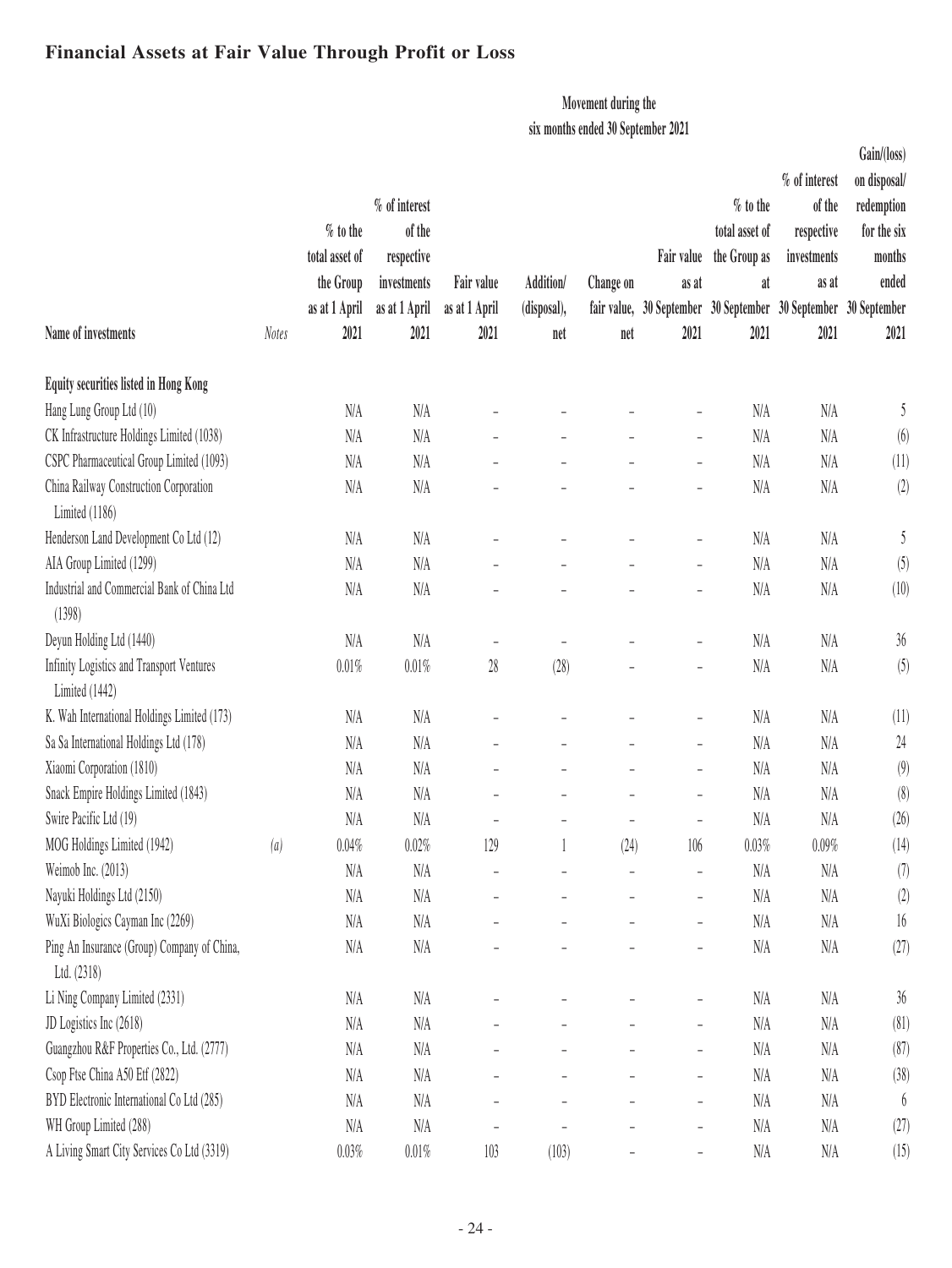### **Movement during the**

**six months ended 30 September 2021**

| Name of investments                                 | <b>Notes</b> | % to the<br>total asset of<br>the Group<br>as at 1 April<br>2021 | % of interest<br>of the<br>respective<br>investments<br>as at 1 April<br>2021 | Fair value<br>as at 1 April<br>2021 | Addition/<br>(disposal),<br>net | Change on<br>net         | Fair value<br>as at<br>2021 | $%$ to the<br>total asset of<br>the Group as<br>at<br>2021 | % of interest<br>of the<br>respective<br>investments<br>as at<br>fair value, 30 September 30 September 30 September 30 September<br>2021 | Gain/(loss)<br>on disposal/<br>redemption<br>for the six<br>months<br>ended<br>2021 |
|-----------------------------------------------------|--------------|------------------------------------------------------------------|-------------------------------------------------------------------------------|-------------------------------------|---------------------------------|--------------------------|-----------------------------|------------------------------------------------------------|------------------------------------------------------------------------------------------------------------------------------------------|-------------------------------------------------------------------------------------|
| Ju Teng International Holdings Ltd (3336)           | (b)          | 0.22%                                                            | 0.03%                                                                         | 794                                 | (270)                           | (159)                    | 365                         | 0.12%                                                      | 0.03%                                                                                                                                    | (18)                                                                                |
| Kowloon Development Company Limited (34)            |              | N/A                                                              | N/A                                                                           | $\overline{a}$                      | L,                              | $\frac{1}{2}$            | $\blacksquare$              | N/A                                                        | N/A                                                                                                                                      |                                                                                     |
| New Hope Service Holdings Ltd (3658)                |              | N/A                                                              | N/A                                                                           | $\overline{a}$                      |                                 |                          | $\bar{\phantom{a}}$         | N/A                                                        | N/A                                                                                                                                      | 15                                                                                  |
| Meituan (3690)                                      |              | N/A                                                              | N/A                                                                           | $\overline{\phantom{0}}$            | $\overline{\phantom{0}}$        | $\overline{\phantom{a}}$ | $\qquad \qquad -$           | N/A                                                        | N/A                                                                                                                                      | 58                                                                                  |
| SOHO China Limited (410)                            |              | N/A                                                              | N/A                                                                           |                                     |                                 | $\overline{a}$           | $\qquad \qquad -$           | N/A                                                        | N/A                                                                                                                                      | (253)                                                                               |
| Dongfeng Motor Group Co Ltd (489)                   |              | N/A                                                              | N/A                                                                           |                                     |                                 |                          | ÷,                          | N/A                                                        | N/A                                                                                                                                      | (17)                                                                                |
| Techtronic Industries Co. Ltd. (669)                |              | N/A                                                              | N/A                                                                           | $\overline{\phantom{0}}$            |                                 | ÷,                       | ÷,                          | N/A                                                        | N/A                                                                                                                                      | (12)                                                                                |
| Angelalign Technology Inc (6699)                    |              | N/A                                                              | N/A                                                                           | L,                                  |                                 | $\overline{a}$           | ÷,                          | N/A                                                        | N/A                                                                                                                                      | (43)                                                                                |
| Kidztech Holdings Limited (6918)                    |              | 0.04%                                                            | 0.01%                                                                         | 124                                 | (124)                           |                          | $\overline{\phantom{a}}$    | N/A                                                        | N/A                                                                                                                                      | (15)                                                                                |
| Tencent Holdings Limited (700)                      |              | N/A                                                              | N/A                                                                           | $\overline{\phantom{a}}$            | L,                              |                          | ÷,                          | N/A                                                        | N/A                                                                                                                                      | (20)                                                                                |
| Link Real Estate Investment Trust (823)             |              | 0.02%                                                            | 0.01%                                                                         | 71                                  | (71)                            | $\overline{a}$           | $\qquad \qquad -$           | N/A                                                        | N/A                                                                                                                                      | 3                                                                                   |
| Hisense Home Appliances Group Co., Ltd. (921)       |              | 0.02%                                                            | 0.01%                                                                         | 65                                  | (65)                            |                          | $\overline{\phantom{0}}$    | N/A                                                        | N/A                                                                                                                                      | (6)                                                                                 |
| China Construction Bank Corporation (939)           |              | N/A                                                              | N/A                                                                           | $\overline{\phantom{0}}$            | L,                              | $\overline{\phantom{0}}$ | $\overline{\phantom{0}}$    | N/A                                                        | N/A                                                                                                                                      | (4)                                                                                 |
| China Mobile Limited (941)                          |              | N/A                                                              | N/A                                                                           | $\overline{\phantom{0}}$            | L,                              |                          | $\overline{\phantom{0}}$    | N/A                                                        | N/A                                                                                                                                      | (1)                                                                                 |
| Jiumaojiu International Holdings Limited (9922)     |              | N/A                                                              | N/A                                                                           | $\equiv$                            |                                 |                          | $\overline{a}$              | N/A                                                        | N/A                                                                                                                                      | 12                                                                                  |
| Baidu Inc (9888)                                    |              | 0.03%                                                            | 0.01%                                                                         | 107                                 | (107)                           | $\overline{\phantom{0}}$ | $\overline{\phantom{0}}$    | N/A                                                        | N/A                                                                                                                                      | (10)                                                                                |
| Alibaba Group Holding Ltd (9988)                    |              | N/A                                                              | N/A                                                                           | $\overline{\phantom{a}}$            | $\overline{a}$                  |                          | $\overline{a}$              | N/A                                                        | N/A                                                                                                                                      | 3                                                                                   |
| Archosaur Games Inc (9990)                          |              | 0.05%                                                            | 0.01%                                                                         | 173                                 | (173)                           |                          | $\overline{\phantom{0}}$    | N/A                                                        | N/A                                                                                                                                      | 12                                                                                  |
| <b>Listed securities in New York Stock Exchange</b> |              |                                                                  |                                                                               |                                     |                                 |                          |                             |                                                            |                                                                                                                                          |                                                                                     |
| Etfmg Travel Tech Etf (AWAY)                        |              | $\rm N/A$                                                        | N/A                                                                           |                                     |                                 |                          |                             | N/A                                                        | N/A                                                                                                                                      | (4)                                                                                 |
| Costco Wholesale Corp (COST)                        |              | N/A                                                              | N/A                                                                           | $\overline{\phantom{0}}$            |                                 |                          | $\overline{\phantom{0}}$    | $\rm N/A$                                                  | $\rm N/A$                                                                                                                                | 12                                                                                  |
| Discover Financial Services (DFS)                   |              | N/A                                                              | N/A                                                                           |                                     |                                 |                          |                             | N/A                                                        | N/A                                                                                                                                      | (1)                                                                                 |
| Microsoft Corp (MSFT)                               |              | $\rm N/A$                                                        | N/A                                                                           |                                     |                                 |                          |                             | $\rm N/A$                                                  | $\rm N/A$                                                                                                                                | $10\,$                                                                              |
| Unlisted equity securities                          | (c)          | $\rm N/A$                                                        | N/A                                                                           |                                     | 4,049                           |                          | 4,049                       | $\rm N/A$                                                  | N/A                                                                                                                                      |                                                                                     |
| Total                                               |              |                                                                  |                                                                               | 1,594                               | 3,109                           | (183)                    | 4,520                       |                                                            |                                                                                                                                          | (541)                                                                               |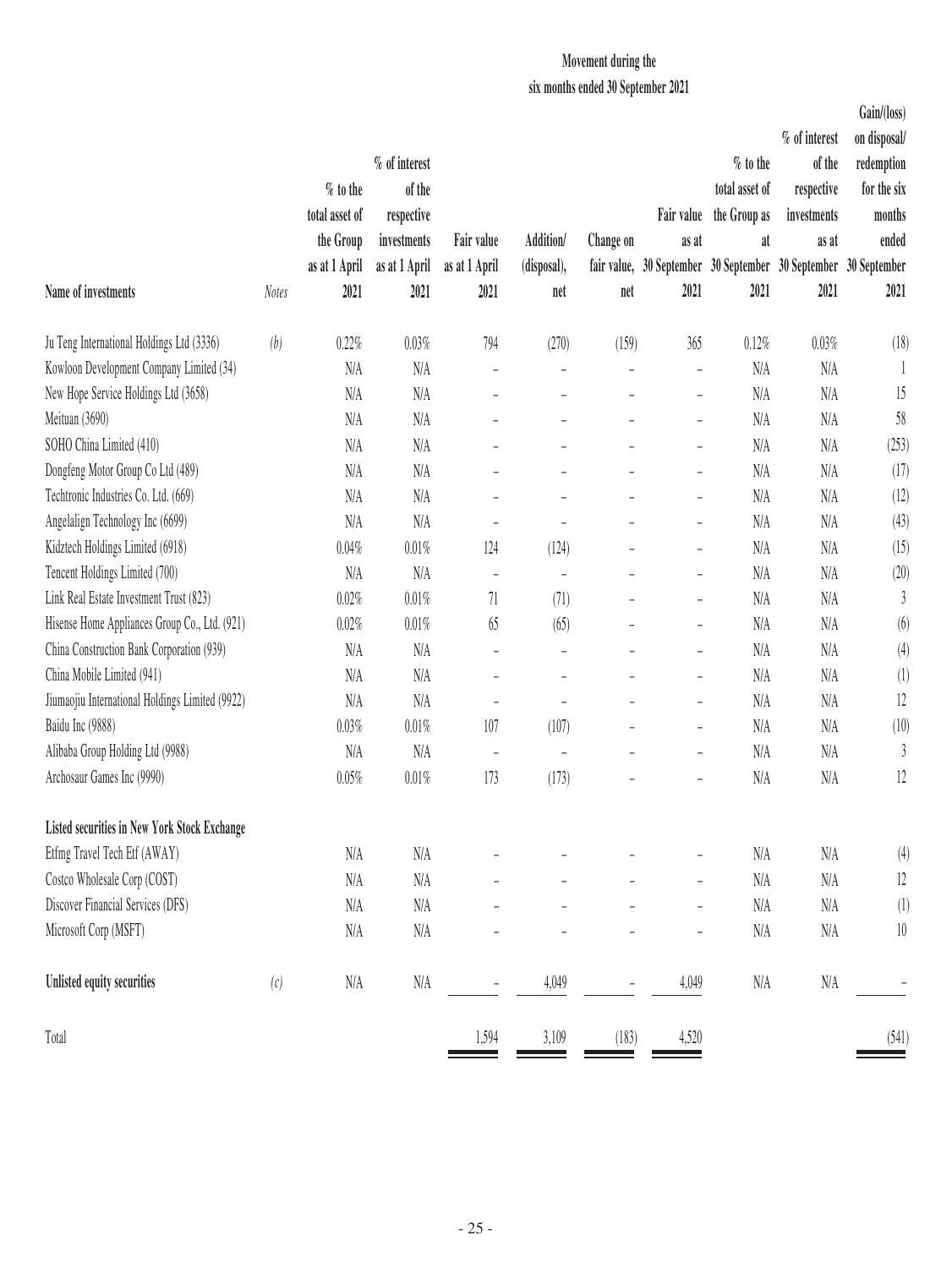#### *Notes:*

- (a) This investment represented 116,000 shares, which was approximately 0.09% of the total issued shares of MOG Holdings Limited ("MOG") as at 30 September 2021. MOG and its subsidiaries ("MOG Group") is principally engaged in the retail business of optical products in Malaysia. The Group recorded an unrealised fair value loss of approximately HK\$24,000 in respect of its investment in MOG for the six months ended 30 September 2021. According to MOG's annual report for the year ended 31 March 2021, MOG Group recorded revenue and net profit of approximately Malaysian Ringgit ("MR\$") 99.2 million and MR\$12.3 million respectively.
- (b) This investment represented 252,000 shares, which was approximately 0.03% of the total issued shares of Ju Teng International Holdings Limited ("Ju Teng") as at 30 September 2021. Ju Teng and its subsidiaries ("Ju Teng Group") is principally engaged in the business of manufacture and sales of casings for notebook computer and handheld devices. The Group recorded an unrealised fair value loss of approximately HK\$159,000 in respect of its investment in Ju Teng for the six months ended 30 September 2021. According to Ju Teng's annual report for the year ended 31 December 2020, Ju Teng Group recorded revenue and net profit of approximately HK\$10.0 billion and HK\$157.0 million respectively.

The Management would also continue to monitor the performance and share price of MOG and Ju Teng.

(c) The unlisted equity investment is issued by private entities with operations in Cayman Islands. The investment are carried at cost less impairment as management believes that the range of fair value estimates is so wide that the fair value cannot be estimated reliably.

### **Change of company name**

On 31 August 2021, the Company changed its English name from "L & A International Holdings Limited" to "Legendary Group Limited" and adopted the Chinese name "創天傳承集團有限公司" as its dual foreign name to replace its former Chinese name "樂亞國際控股有限公司" (the "Change of Company Name". Further details of the Change of Company Name were set out in the announcement of the Company dated 23 April 2021, the circular of the Company dated 30 June 2021 and the supplemental circular of the Company dated 20 July 2021. The Change of Company Name was registered with the Registrar of Companies in Hong Kong on 26 August 2021. Following the Change of Company Name becoming effective, the stock short name of the Company has changed from "L & A INTL HOLD" in English and "樂亞控股" in Chinese to "LEGENDARY GROUP" in English and "創天傳承" in Chinese with effect from 9:00 a.m. on 3 September 2021. The Company also adopted a new company logo with effect from 3 September 2021.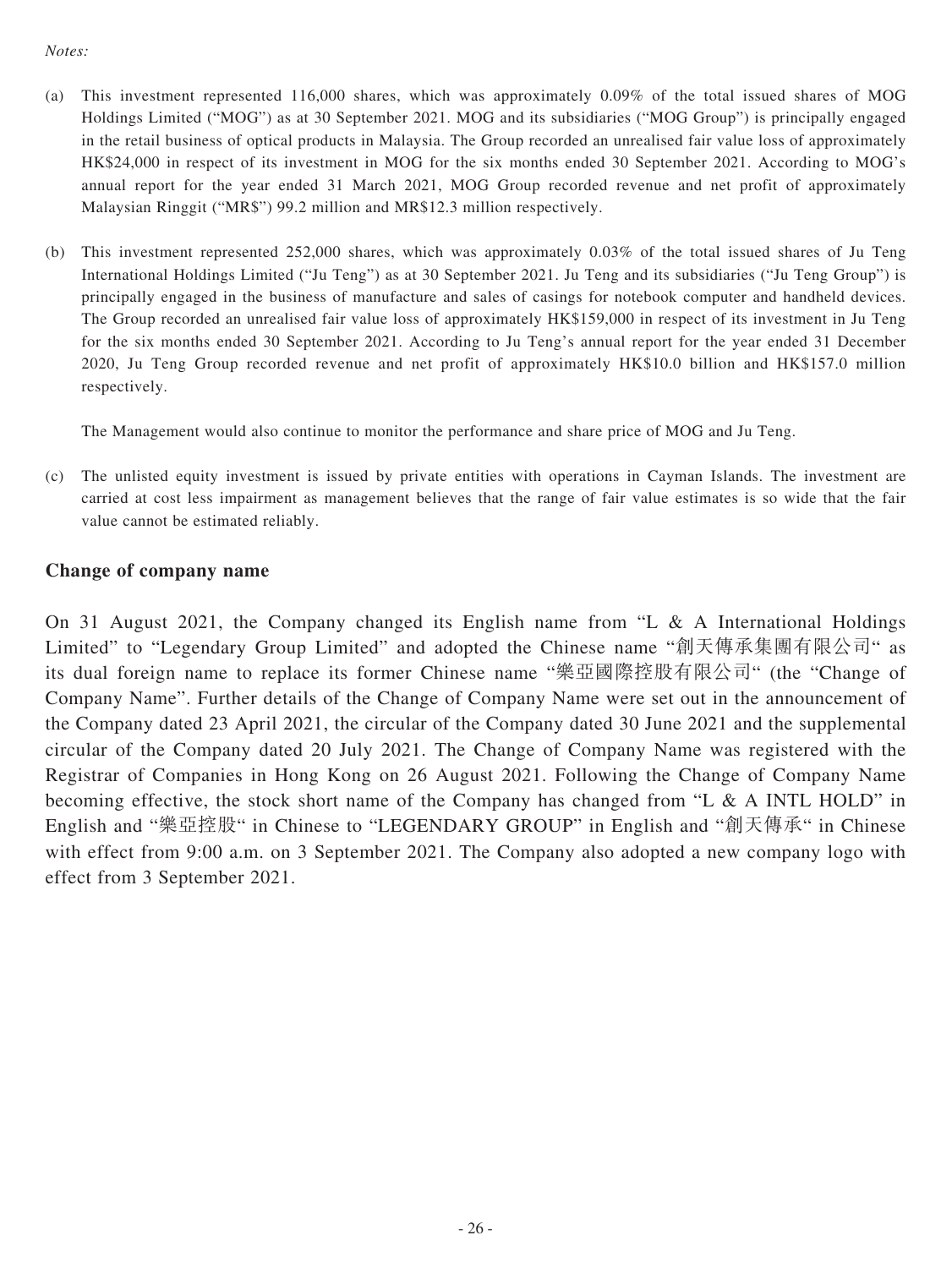### **Significant investments, acquisitions and disposals, and Plans for Material Investment or Capital Assets**

During the six months ended 30 September 2021, the Group has disposed of an inactive subsidiary and a loss of approximately HK\$1.9 million was generated.

On 20 September 2021, Able Glorious, a direct wholly owned subsidiary of the Company, and the vendor entered into an agreement, pursuant to which, Able Glorious has agreed to acquire and the vendor has agreed to sell 100% equity interest of KC Training Group, at the Consideration of HK\$9,000,000, which would be settled (i) as to HK\$5 million by the allotment and issue of the Consideration Shares at the Issue Price of HK\$0.257; (ii) as to HK\$3 million by cash; and (iii) as to HK\$1 million by the assumption of the Assumed Liabilities by Able Glorious.

On 11 November 2021, Able Glorious and the vendor entered into a supplemental agreement and agreed to amend the payment terms of the corresponding part of the Consideration Shares of HK\$5 million to be settled by the issuance of the Promissory Notes by the Company to the Vendor.

KC Training Group is dedicated to delivering training programs to equip the customers with selling and communication skill. Details of the transaction were set out in the Company's announcement dated 20 September 2021 and 11 November 2021.

Save as disclosed in the Interim Financial Statements, there was no future plan for material investments or capital assets as at 30 September 2021.

### **Contingent Liabilities**

Save as disclosed in the Interim Financial Statements, the Group had no material contingent liabilities as at 30 September 2021.

### **Foreign Exchange Risk**

The Group's business operations are denominated mainly in HK\$. The Group's assets and liabilities are mainly denominated in HK\$. Currently, the Group has not entered into agreements or purchased instruments to hedge the Group's exchange rate risks.

### **Interim Dividend**

On 13 August 2021, the Board of directors declared an interim dividend of HK\$0.0075 per share for 1,782,280,296 issued shares of the Company of approximately HK\$13,367,102.22 for the three months ended 30 June 2021 (2020: Nil).

Saved as disclosed above, the Board of directors does not recommend any further payment of an interim dividend for the six months ended 30 September 2021 (2020: Nil).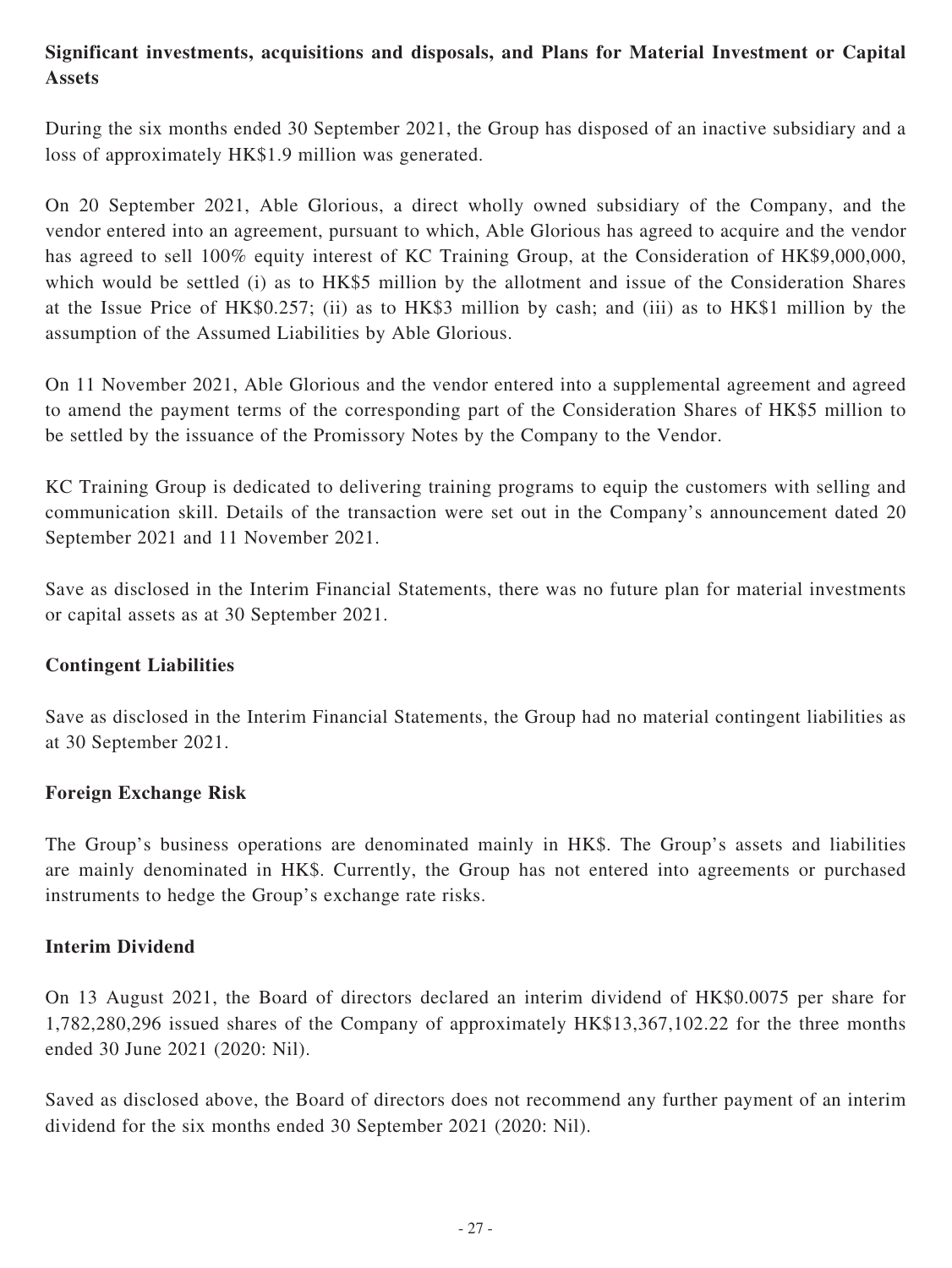### **Employees and Remuneration Policies**

As at 30 September 2021, the Group had approximately 80 employees. The Group's staff cost for the six months ended 30 September 2021 amounted to approximately HK\$6.0 million. The Group's remuneration policies are in line with the prevailing market practice and are determined on the basis of performance, qualification and experience of individual employee. The Group recognises the importance of good relationship with its employees. The remuneration payable to its employees includes salaries and allowance.

In Hong Kong, the Group's employees have participated in the mandatory provident fund prescribed by the Mandatory Provident Fund Schemes Ordinance (Chapter 485 of the Laws of Hong Kong).

### **DIRECTORS' AND CHIEF EXECUTIVES' INTERESTS AND SHORT POSITIONS IN THE SHARES, UNDERLYING SHARES OR DEBENTURES OF THE COMPANY AND ITS ASSOCIATED CORPORATIONS**

As at 30 September 2021, the interests and short positions of each Director and chief executive in the shares, underlying shares and debentures of the Company and its associated corporations (within the meaning of Part XV of the Securities and Futures Ordinance ("SFO")), which are required (i) to be notified to the Company and the Stock Exchange pursuant to the provisions of Division 7 and 8 of Part XV of the SFO (including interests or short positions which they were taken or deemed to have under such provisions of the SFO); (ii) pursuant to section 352 of Part XV of the SFO, to be entered in the register referred to therein; or (iii) pursuant to the Model Code to be notified to the Company and the Stock Exchange, were as follows: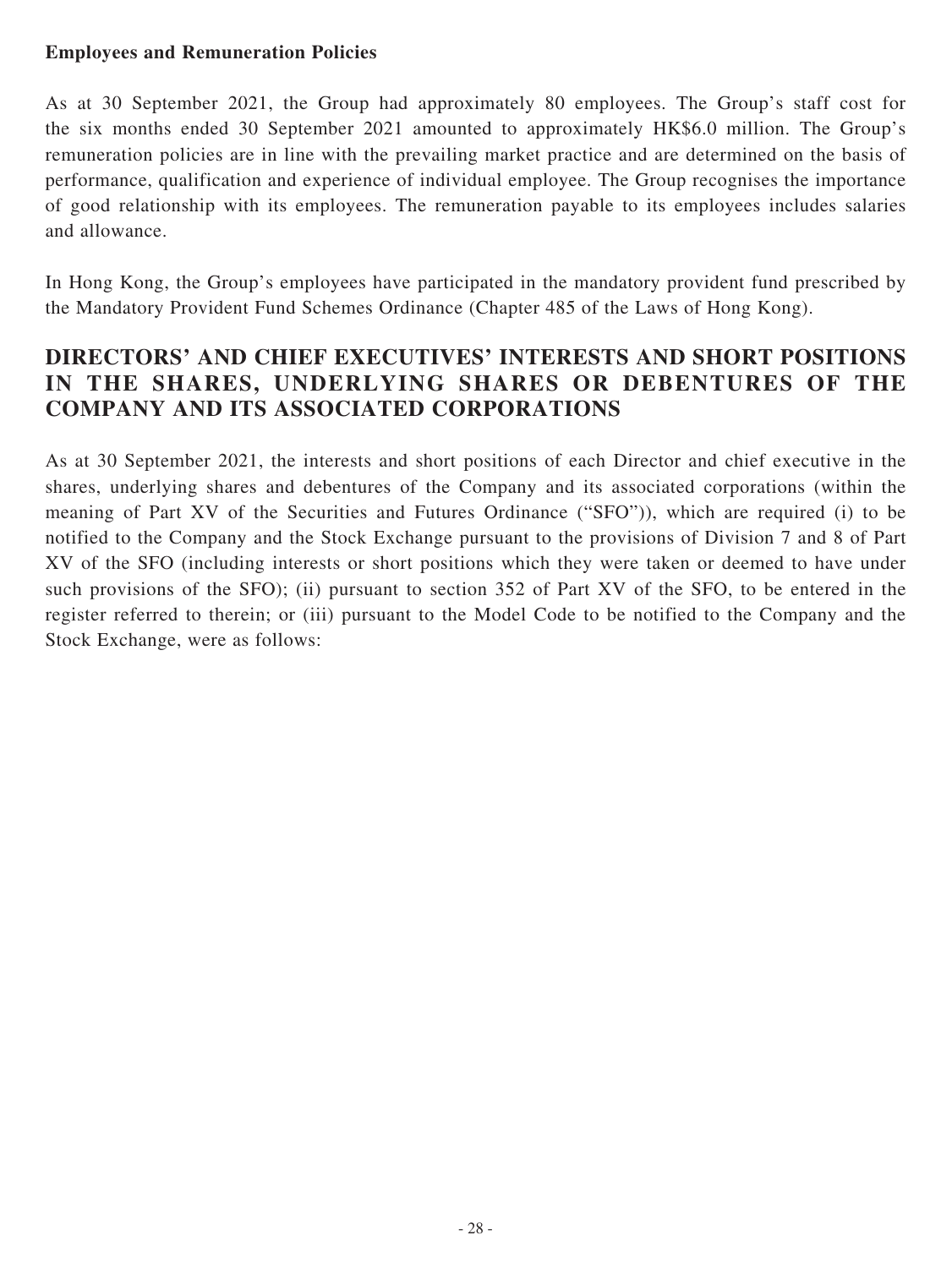## **Long positions in Shares and underlying shares of the Company:**

| <b>Name of Directors</b> | Capacity           | Number of<br><b>Shares</b> held | Number of<br><b>Options held</b> | <b>Total</b> | Percentage of<br>the Company's<br>issue share<br>as at<br>30 September<br>2021<br>$(\%)$ |
|--------------------------|--------------------|---------------------------------|----------------------------------|--------------|------------------------------------------------------------------------------------------|
| Chan Lap Jin Kevin       | Beneficial owner   | 30,928,800                      |                                  | 30,928,800   | 8.63                                                                                     |
| Yuen Yu Sum              | Beneficial owner   | 6,276,800                       |                                  | 6,276,800    | 1.75                                                                                     |
| Chung Chin Kwan          | Beneficial owner   | 1,176,000                       |                                  | 1,176,000    | 0.33                                                                                     |
|                          | Interest of spouse | 144,000<br>(Note 1)             |                                  | 144,000      | 0.04                                                                                     |
| Law Wing Chung           | Beneficial owner   | 192,000                         |                                  | 192,000      | 0.05                                                                                     |

*Note:*

(1) 144,000 shares are owned by Ms. Lam Ka Yee, who is the spouse of Mr. Chung Chin Kwan.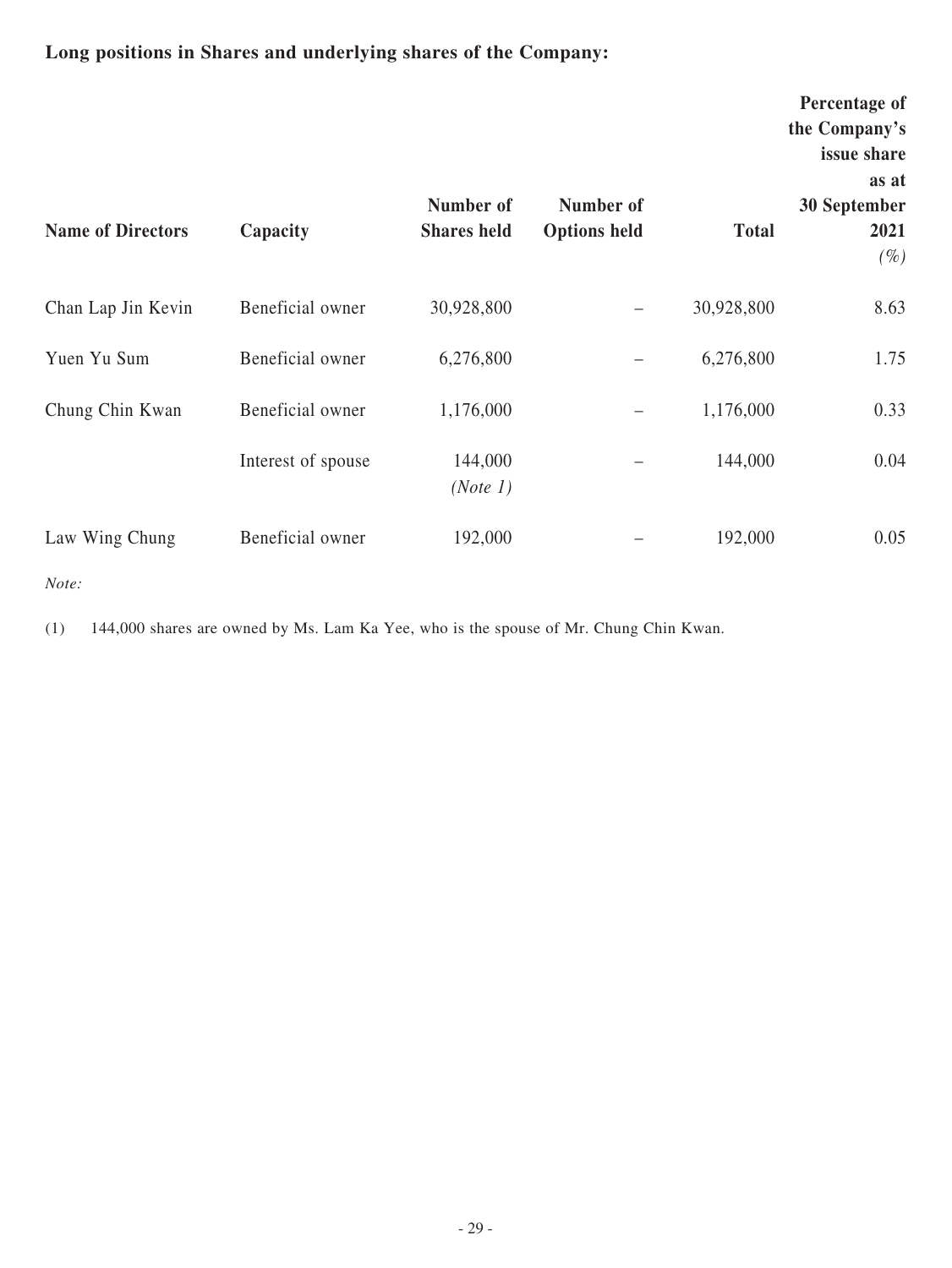Saved as disclosed above, as at 30 September 2021, none of the Directors and chief executives of the Company had any interests or short position in any shares, underlying shares or debentures of the Company or any of its associated corporations (within the meaning of Part XV of the SFO) (i) as required to be notified to the Company and the Stock Exchange pursuant to Divisions 7 and 8 of Part XV of the SFO (including interests and/or short positions which they are taken or deemed to have under such provisions of the SFO), or (ii) as required to be recorded in the register required to be kept by the Company pursuant to Sections 352 of the SFO, or (iii) as otherwise notified to the Company and the Stock Exchange pursuant to the required standard of dealings by directors of listed issuers as referred to in Rule 5.46 to Rule 5.67 of the GEM Listing Rules.

## **DIRECTORS' AND CHIEF EXECUTIVE'S RIGHTS TO ACQUIRE SHARES OR DEBT SECURITIES**

Save as disclosed under the section headed "DIRECTORS' AND CHIEF EXECUTIVES' INTERESTS AND SHORT POSITIONS IN SHARES, UNDERLYING SHARES OR DEBENTURES OF THE COMPANY AND ITS ASSOCIATED CORPORATION", as at 30 September 2021, neither the company, holding company nor any of its subsidiaries was a party to any arrangements to enable the directors and chief executive of the company to acquire benefits by means of the acquisition of shares in, or debt securities, including debentures, of the company or any other body corporate, and none of the directors and chief executive of the company or their spouses or children under the age of 18, had any right to subscribe for the securities of the company, or had exercised any such rights.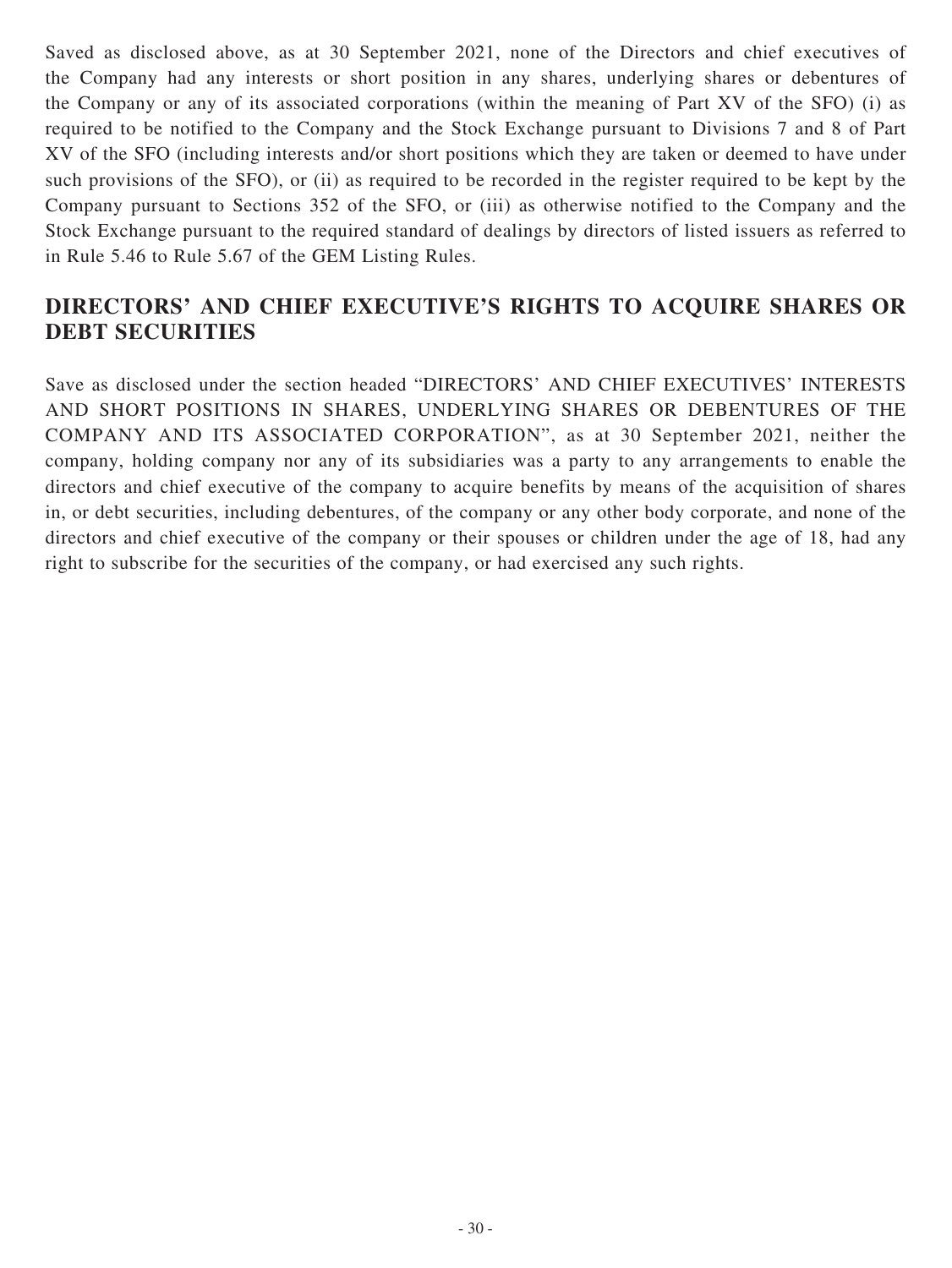### **SUBSTANTIAL SHAREHOLDERS' AND OTHER PERSONS' INTERESTS AND SHORT POSITIONS IN THE SHARES AND UNDERLYING SHARES OF THE COMPANY**

So far as the Directors are aware, as at 30 September 2021, other than the Directors or chief executives of the Company whose interests or short positions are disclosed under the paragraph headed "Directors' and Chief Executives' Interests and Short Positions in the Shares, Underlying Shares or Debentures of the Company and Its Associated Corporations" above, the following parties have interest or short position in the shares or underlying shares of the Company which have to be disclosed to the Company under the provisions of Divisions 2 and 3 of Part XV of the SFO and as recorded in the register required to be kept under Section 336 of the SFO, and who were expected, directly or indirectly, to be interested in 5% or more of the nominal value of any class of share capital carrying rights to vote in all circumstances at general meetings of the Company are listed as follows:

### **Long positions in shares and underlying shares of the Company**

| Name of shareholder                                                         | Capacity/<br><b>Nature of interests</b> | Number of<br>ordinary<br>shares | Percentage<br>of the<br>Company's<br>issue share<br>capital |
|-----------------------------------------------------------------------------|-----------------------------------------|---------------------------------|-------------------------------------------------------------|
| Lau Lan Ying (Note)                                                         | Interest in controlled<br>corporations  | 44,450,000                      | 12.40%                                                      |
| Wong Kwan Mo (Note)                                                         | Interest in controlled<br>corporations  | 44,450,000                      | 12.40%                                                      |
| <b>Strong Light Investments Limited</b><br>("Strong Light") ( <i>Note</i> ) | Beneficial owner                        | 39,925,800                      | 11.14%                                                      |
| Lui Yu Kin                                                                  | Beneficial owner                        | 22,099,200                      | $6.17\%$                                                    |

*Note:*

39,925,800 shares are owned by Strong Light, Strong Light is a company incorporated in Hong Kong. The entire issued share capital of Strong Light is owned as to 50% by Lau Lan Ying and 50% by Wong Kwan Mo. Lau Lan Ying is the spouse of Wong Kwan Mo.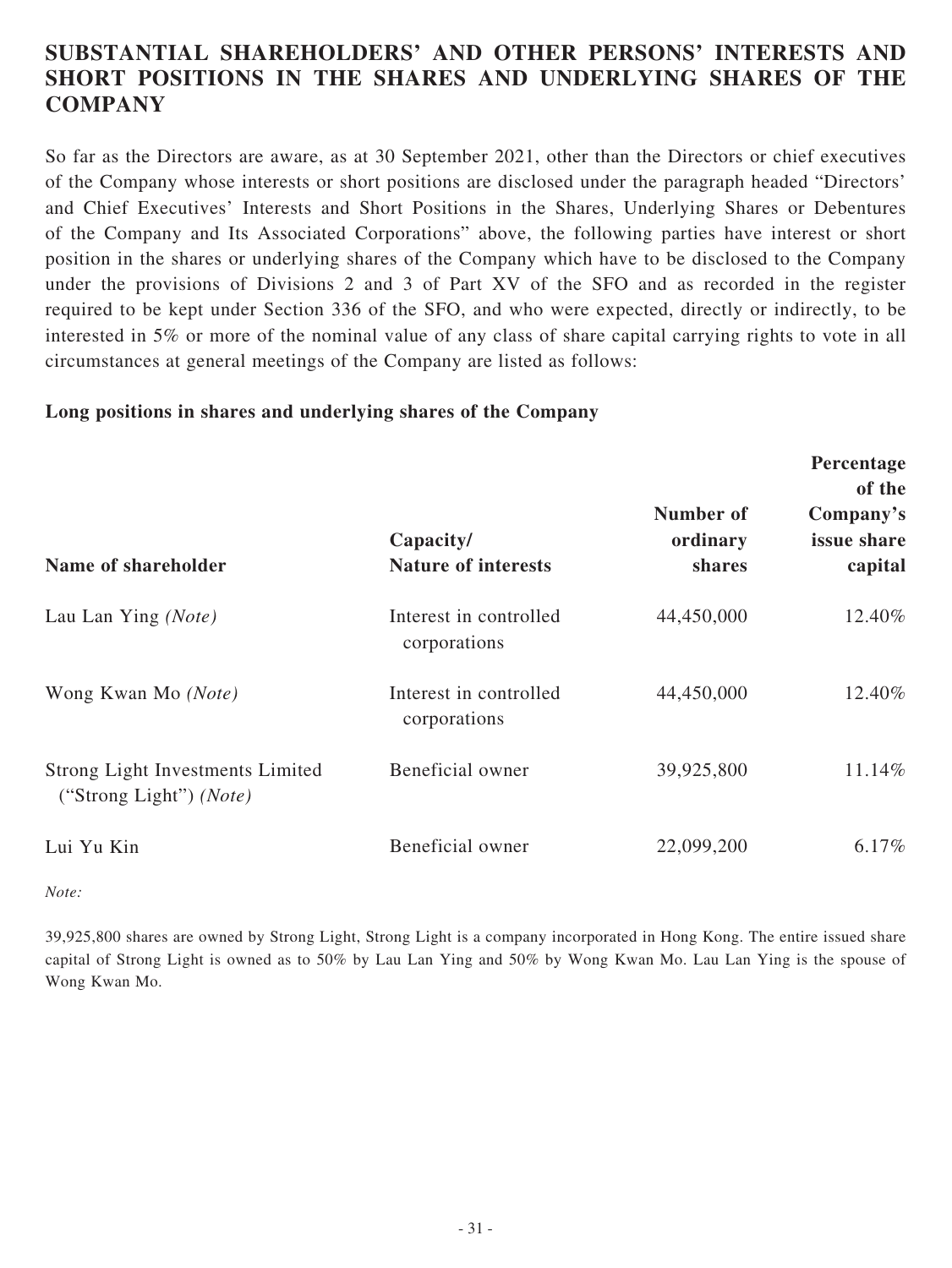Saved as disclosed above, as at 30 September 2021, the Directors were not aware of any other person (other than the Directors or chief executives as disclosed in the paragraph headed "Directors' and Chief Executives' Interests and Short Positions in the Shares, Underlying Shares or Debentures of the Company and Its Associated Corporations" above) who had, or deemed to have, interests or short positions in the shares, underlying shares or debentures of the Company which has to be disclosed to the Company under the provisions of Divisions 2 and 3 of Part XV of the SFO and as recorded in the register required to be kept under Section 336 of the SFO, or who were directly or indirectly interested in 5% or more of the nominal value of any class of share capital carrying rights to vote in all circumstances at general meetings of the Company.

### **SHARE OPTION SCHEME**

Details of the share option scheme are set out in Note 13 in this announcement.

### **CORPORATE GOVERNANCE PRACTICES**

The Group's corporate governance practices are based on the principles and the code provisions in the Corporate Governance Code (the "Code") as set out in Appendix 15 to the GEM Listing Rules.

During the six months ended 30 September 2021 and up to the date of this announcement, save for the deviation from code provision A.2.1 of the Code which explained below, the Company has applied the principles and complied with all the applicable code provisions of the Code contained in Appendix 15 to the GEM Listing Rules.

## **CHAIRMAN AND CHIEF EXECUTIVE OFFICER**

Under the code provision A.2.1 of the Code, the roles of the chairman and the CEO should be separate and should not be performed by the same individual. Mr. Yuen Yu Sum was appointed as the chairman of the Board on 14 April 2021. The Board is in the process of finding an appropriate person to fill the vacancy of the CEO as soon as practicable. Meanwhile, the Board considers that the existing Board members are able to share the power and responsibilities of CEO among themselves.

### **COMPLIANCE WITH THE REQUIRED STANDARD OF DEALINGS IN SECURITIES TRANSACTIONS BY DIRECTORS**

The Group adopted the required standards of dealings set out in Rules 5.48 to 5.67 of the GEM Listing Rules as the code of conduct regarding Directors' securities transactions in securities of the Company.

Upon the Group's specific enquiry, each Director confirmed that he/she had fully complied with the required standard of dealings and there was no event of non-compliance during the six months ended 30 September 2021 and up to the date of this announcement.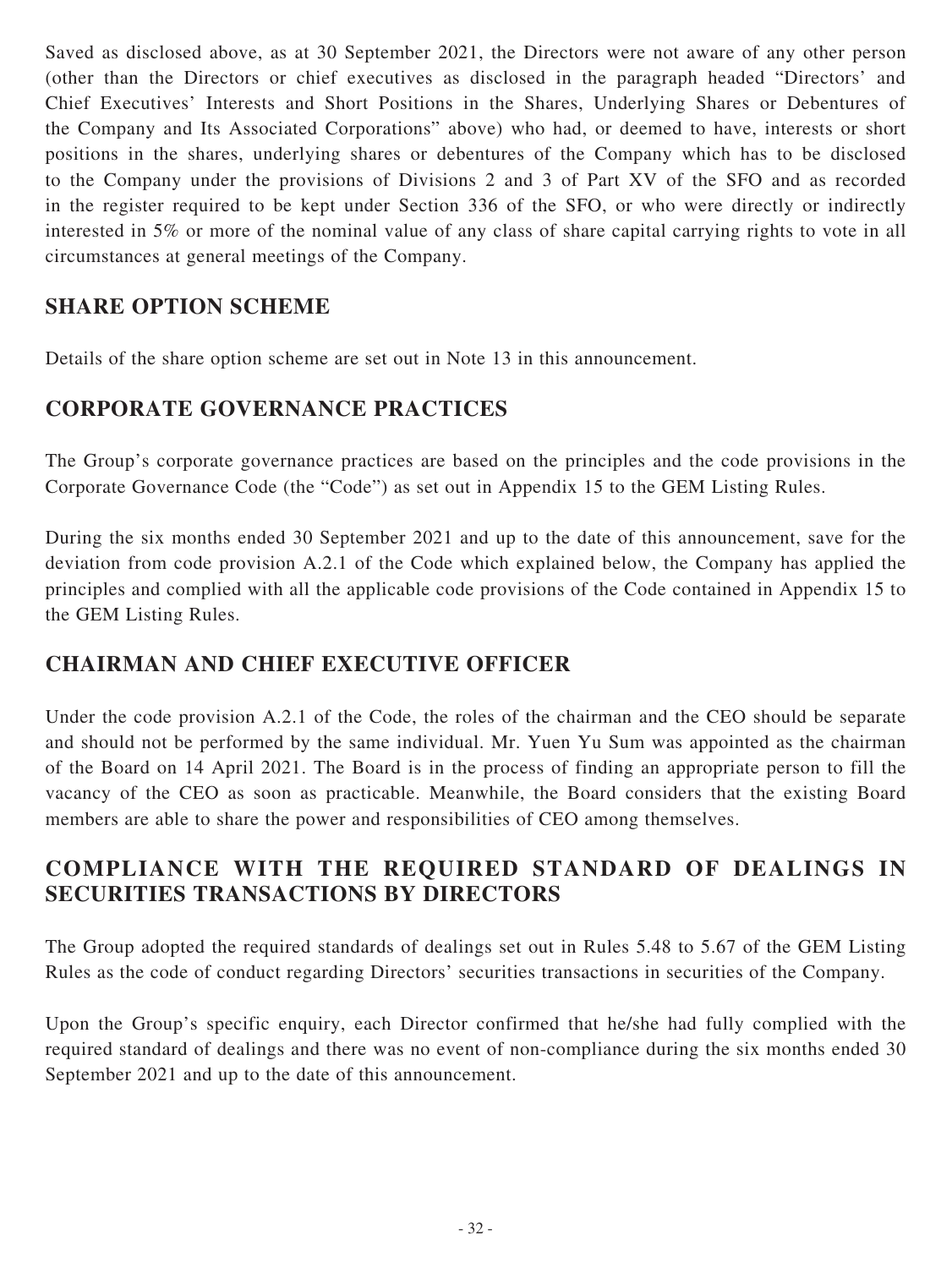## **PURCHASE, SALES OR REDEMPTION OF THE COMPANY'S LISTED SECURITIES**

Neither the Company nor any of its subsidiaries purchased, sold or redeemed any of the Company's listed securities for the six months ended 30 September 2021.

### **DIRECTORS' INTEREST IN COMPETING BUSINESS**

The Directors confirm that none of the Directors and their respective close associates (as defined in the GEM Listing Rules) had an interest in any business which competed or was likely to compete, either directly or indirectly with the Group's business during the six months ended 30 September 2021.

## **UPDATE ON DIRECTORS' INFORMATION**

Pursuant to Rule 17.50A(1) of the GEM Listing Rules, the change in information of the Directors for the six months ended 30 September 2021 and up to the date of this interim results announcement is set out below:

- (i) Mr. Chung Kwok Pan was appointed as an independent non-executive Director on 2 June 2021;
- (ii) Mr. Law Wing Chung was appointed as a non-executive Director on 2 June 2021; and
- (iii) Mr. Lau Chun Kavan resigned from his office as an executive Director, and a member of each of the Remuneration Committee and Nomination Committee on 27 October 2021.

### **AUDIT COMMITTEE**

The Company has established the audit committee (the "Audit Committee") with terms in compliance with the Code as set out in Appendix 15 to the GEM Listing Rules. The duties of the Audit Committee are to primary review financial statements of the Group and oversee internal control procedures and risk management of the Group.

As at the date of this announcement, the Audit Committee consists of 3 independent non-executive Directors, namely Mr. Chan Kim Fai Eddie, Mr. Ng Chi Ho Dennis and Mr. Chung Chin Kwan. Mr. Chan Kim Fai Eddie is the chairman of the Audit Committee.

The Audit Committee has reviewed the accounting principles and policies adopted by the Group and the Interim Financial Statements and is of the opinion that the preparation of such statements complied with the applicable accounting standards, GEM Listing Rules and that adequate disclosures have been made.